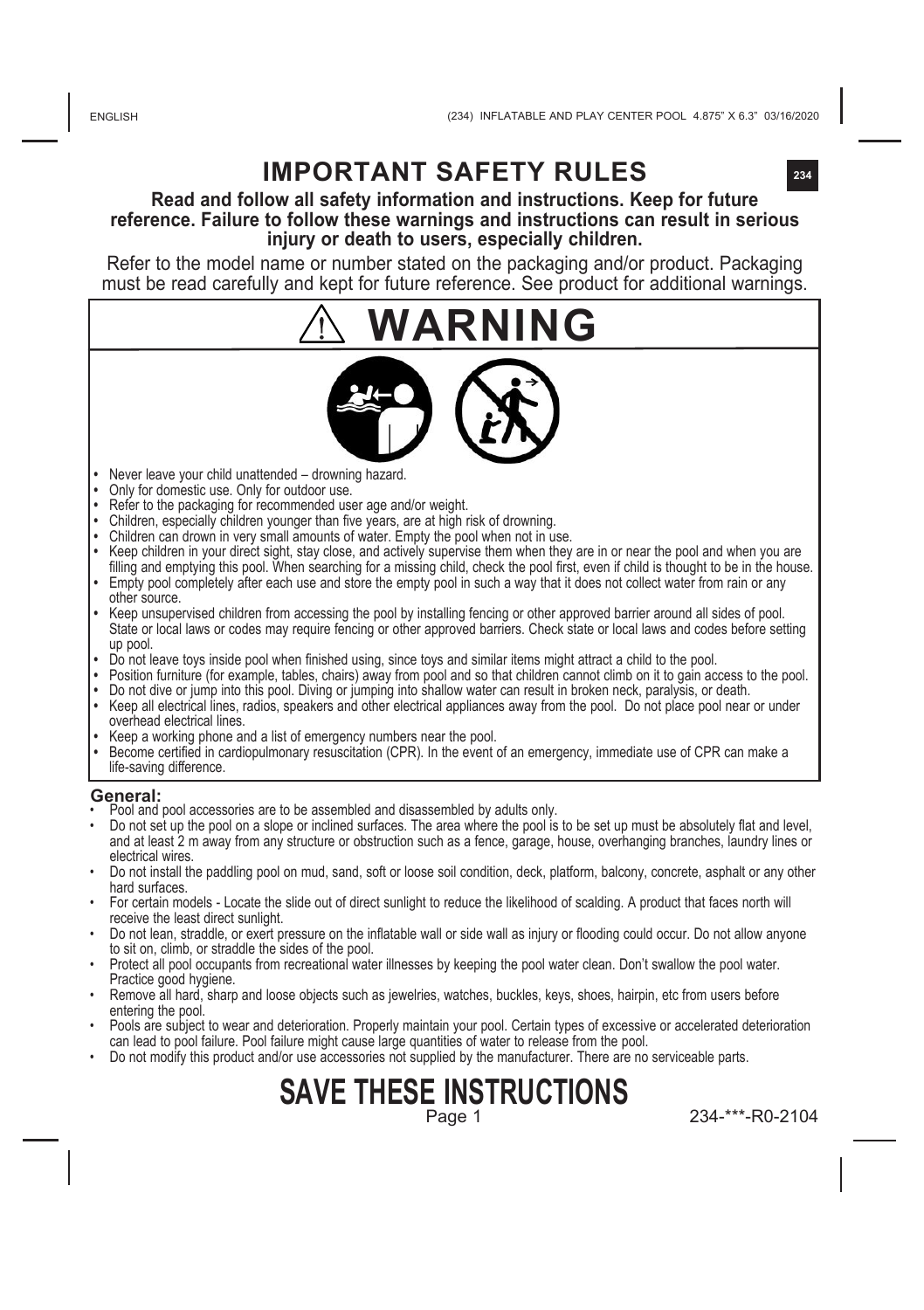ENGLISH

(234) INFLATABLE AND PLAY CENTER POOL 4.875" X 6.3" 03/16/2020

**234**

#### **Set up:**

Depending on the size of the product, 2 or more adults are recommended for setup. Set up time may vary from 10 to 20 minutes excluding water fill time.

- 1. Find a flat, level lawn surface that is free and clear of stones, branches or other sharp objects that may puncture the pool liner or cause injury. Certain types of grass such as St. Augustine and Bermuda, may grow through the liner. Grass growing through the liner it is not a manufacture defect.
- 2. Move the product (in its package) to the selected site before inflating do not inflate the product and drag it since it may result in leaks or damage.
- 3. Slowly unfold the product and inspect the product for rips, tears or punctures. Do not use if the product is damaged.
- 4. Lay the pool out as evenly as possible and close all drain plugs and/or exhaust valve caps if any.
- 5. Inflate the bottom air chamber first with a manual air pump designed specifically for inflatable products, and then the next chamber or chambers in sequence.
- 6. Fill the product with air until the surface is firm to the touch. If there is any straining at the seams, the product is overinflated. If any seam begins to strain, immediately stop the inflation and release air to reduce the pressure until signs of stress on the seam are gone. Do not over-inflate or use high pressure air compressor since it may result in seam leaks.
- Close and recess all inflation valve cap(s) securely by pushing down firmly on it.
- 8. Slowly fill with water to a safe level for intended users.

## **INSTRUCTIONS FOR PRODUCTS WITH WATER SPRAYER AND OTHER ACCESSORIES (VARY FROM MODELS):**



#### **Attaching the water sprayer**

- 1. Locate the sprayer connector (A).
- 2. Attached the sprayer connector (A) to a garden hose (B) by threading the sprayer coupling onto the garden hose. Tighten securely.
- 3. Turn the water on slowly at first to allow water to gradually fill in. Then adjust the spray as desired.
- 4. If an adaptor is provided (vary with models), thread the adaptor (C) to the sprayer connector (A) and insert the garden hose (B) into the adaptor (C).

#### **POOL MAINTENANCE & DRAINAGE**

- Inspect the pool at the beginning of each use for holes, leakage, wear and tear and other damages. Never use a damaged paddling pool.
- Water can easily be contaminated. Change the water of paddling pool frequently (particularly in hot weather) or when noticeably contaminated.

#### **How to Drain Your Pool and Long Term Storage:**

- 1. Adults shall drain and store the pool. Check local regulations for specific directions regarding disposal of swimming pool water
- 2. Remove all accessories, toys, garden hose, etc from the pool.
- 3. Open the drain valve cap (vary from models).
- 4. Carefully open the inflation valve caps and/or exhaust valve caps to deflate the air chambers, and slowly push the sidewall inward and down to speed up the drainage of the pool. Slowly lift one side of the pool to drain out the remaining standing water.
- 5. Re-insert all valve caps afterwards for storage.
- 6. Be sure pool and all parts are completely dry before folding, let it sit under the sun for an hour.
- 7. Fold and store the liner and accessories in a dry, clean indoor storage location. The original packing carton can be used for storage.

#### **Repair patch:**

A repair patch has been included with the product to repair small leak and holes. Refer to the instructions on the back of the repair patch.

# **SAVE THESE INSTRUCTIONS**

Page 2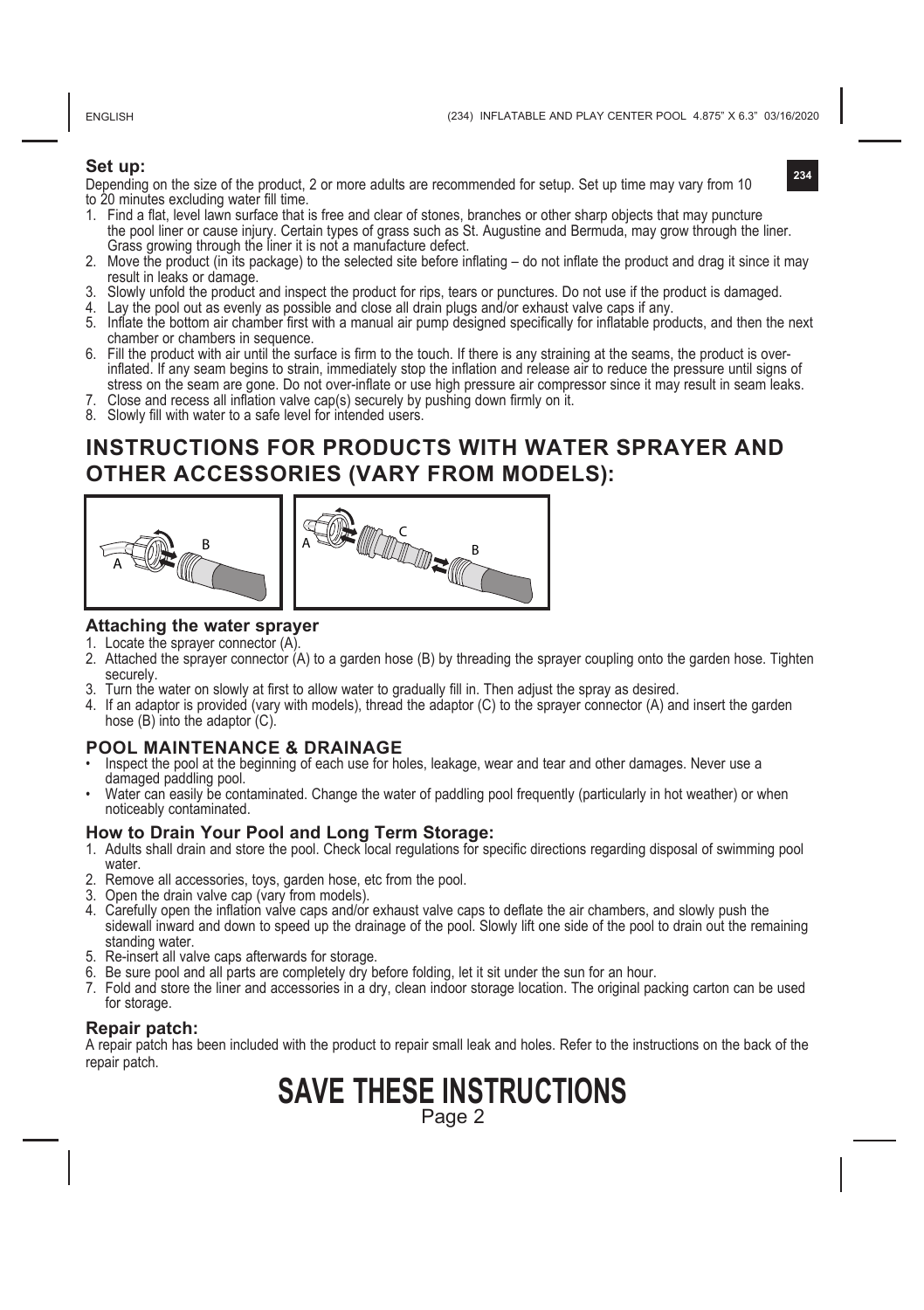ERENCH

**234**

# **CONSIGNES DE SÉCURITÉ**

**Lisez et suivez toutes les informations et les instructions de sécurité. Conserver pour consultation future. Ne pas suivre ces avertissements et instructions peut entraîner de sérieuses blessures et des dangers de mort en particulier concernant les enfants.**

Référez-vous au nom du modèle ou au numéro situés sur le packaging et/ou sur le produit. L'emballage doit être lu avec attention et conservé pour consultation future. Voir le produit pour les avertissements supplémentaires.



- **•**  Ne jamais laisser votre enfant sans surveillance danger de noyade.
- **•** Réservé à un usage familial. Uniquement pour usage extérieur.
- **•**  Référez-vous au packaging pour l'âge et/ou le poids recommandé.
- **•**  Les enfants, particulièrement en dessous de 5 ans, sont très exposés aux risques de noyade.
- Les enfants peuvent se noyer dans une très faible quantité d'eau. Vider la pataugette lorsqu'elle n'est pas utilisée.
- **•** Regardez les enfants avec précaution, restez à côté d'eux, et surveillez-les quand ils sont à côté ou dans la piscine et quand vous remplissez et videz la piscine. Quand vous êtes à la recherche d'un enfant, vérifiez en premier la piscine, même si l'enfant est censé être dans la maison.
- **•**  Videz la piscine complètement après chaque usage et rangez-la vide à l'abri de toute source d'eau.
- **•** Limitez l'accès aux enfants sans surveillance, en installant une clôture ou autre barrière agréée tout autour de la piscine. Les lois locales ou nationales peuvent nécessiter une clôture ou autre barrière normalisée. Vérifiez les lois locales et nationales avant d'installer votre piscine.
- **•** Ne laissez pas de jouets dans la piscine quand vous ne l'utilisez pas, les jouets et articles similaires pourraient attirer les enfants à l'intérieur.
- **•** Placez le mobilier (tables, chaises, etc…) loin de la piscine pour que les enfants ne puissent pas monter dessus et accéder à la piscine. **•** Ne pas plonger ou sauter dans cette piscine. Plonger ou sauter dans une eau peu profonde peut entraîner une fracture du cou, la
- paralysie ou même la mort.
- **•** Eloignez toutes les lignes électriques, radios, haut-parleurs et tout autre appareil électrique de la piscine. Ne placez pas la piscine à côté ou au dessus de lignes électriques.
- 
- Gardez un téléphone et une liste de numéros d'urgence prêt de la piscine.<br>• Soyez formé en reanimation cardio-pulmonaire (RCP). En cas d'urgence, la RCP immédiate peut sauver une vie.

#### **Général:**

- La piscine et les accessoires doivent être montés et démontés par des adultes.
- Ne pas installer la piscine sur une surface inclinée ou une pente. Vous devez absolument installer votre piscine sur une surface plate et de niveau à au moins 2 mètres de toute structure ou obstacle comme une clôture, un garage, une maison, des branches tombantes,<br>cordes à linge ou fils électriques.
- Ne pas installer la pataugeoire sur de la vase, du sable, un sol souple, un deck, un balcon, du béton, de l'asphalte ou toute autre surface dure.
- Pour certains modèles, repérez l'exposition direct au soleil pour réduire les risques de brûlures. Un produit faisant face au nord, sera moins exposé au soleil.
- Ne pas se pencher ou chevaucher, ne pas s'appuyer sur la paroi gonflable ou la paroi latérale où des inondations pourraient se produire. Ne pas permettre à quiconque de s'asseoir, grimper, ou chevaucher les côtés de la piscine.
- Protégez les utilisateurs de la piscine de maladie en conservant l'eau de la piscine propre. N'avalez pas l'eau de la piscine. Soyez attentif
- Retirez tous les objets durs, pointus et lâches comme les bijoux, les montres, les boucles, les clés, les chaussures, les épingles à<br>cheveux... avant de rentrer dans la piscine.
- Les piscines s'usent et se détériorent. Entretenez correctement votre piscine. Certains types de détérioration peuvent conduire à la<br>défaillance de la piscine. La défaillance de la piscine peut entraîner des fuites importa
- Ne pas modifier ce produit et / ou accessoires non fournis par le fabricant. Il n'y a pas de pièces réparables.

# **CONSERVEZ CES INSTRUCTIONS** Page 1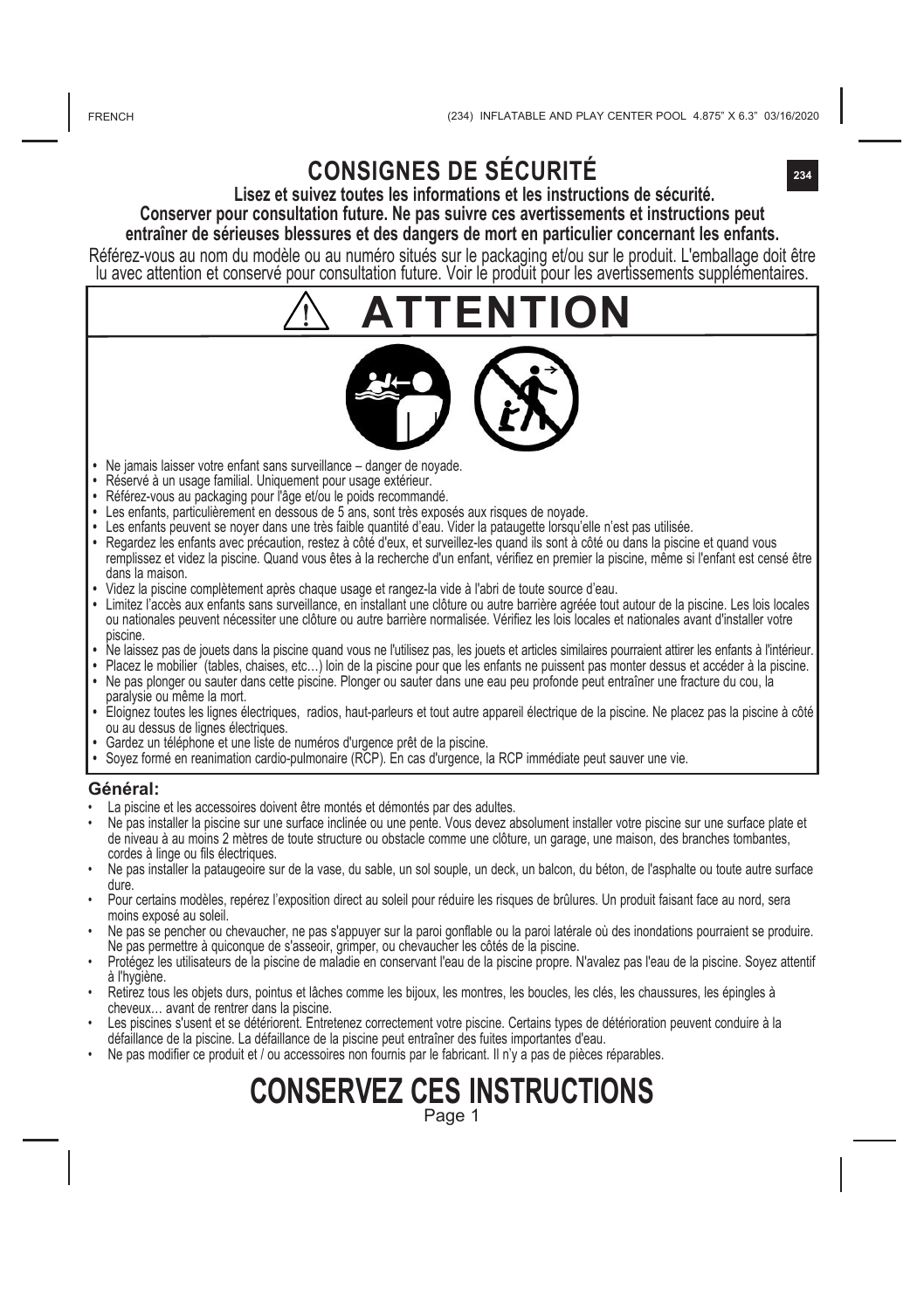FRENCH

**Instructions de montage:**<br>Suivant la taille de la piscine, 2 adultes ou plus sont recommandés pour l'installation. Le temps de montage peut varier entre 10 et 20 minutes, hors remplissage de l'eau.

- 1. Choisissez une surface plate, avec une pelouse de niveau, propre, sans cailloux, branches et autres objets qui pourraient abîmer le liner ou blesser. Certaines variétés d'herbes (St. Augustine et Bermuda) peuvent pousser sous le liner et le percer. L'herbe qui pousse à travers le liner n'est pas un défaut de fabrication.
- 2. Déplacez le produit (dans son emballage) à l'endroit sélectionné avant de le gonfler ne pas gonfler le produit et le traîner, ce qui pourrait entraîner des fuites ou d'autres dommages.
- 3. Dépliez le produit avec précaution et inspectez-le dans le cas d'éventuels déchirures ou perforations. Ne pas utiliser si le produit est abîmé.
- 4. Posez la piscine aussi uniformément que possible et fermer tous les bouchons de vidange et/ ou les valves de dégonflage le cas échéant. 5. Gonflez la chambre à air inférieure en premier avec un gonfleur conçu pour les produits gonflables, puis gonflez la/les
- chambre(s) suivante(s) dans l'ordre. 6. Gonflez le produit jusqu'à ce qu'il soit ferme au toucher. Si les coutures forcent, le produit est sur-gonflé. Si une couture commence à
- forcer, arrêtez immédiatement le gonflage et libérez de l'air jusqu'à ce que les tensions sur les coutures disparaissent. Ne pas sur-gonfler ou utiliser un compresseur à haute pression qui pourrait entraîner des fuites au niveau des coutures.
- 7. Fermez et enfoncez toutes les valves de gonflage en appuyant fermement dessus.
- 8. Remplissez lentement avec de l'eau en choisissant le niveau d'eau approprié pour la sécurité des utilisateurs.

#### **INSTRUCTIONS POUR LES PRODUITS AVEC VAPORISATEUR D'EAU ET AUTRES ACCESSOIRES (VARIE SELON LES MODÈLES):**





#### **Fixation du vaporisateur d'eau**

- 1. Localisez le connecteur du pulvérisateur (A).
- 2. Attachez le connecteur (A) à un tuyau d'arrosage (B) en le vissant. Serrez fermement.
- 3. Ouvrez d'abord le robinet d'eau doucement pour remplir progressivement. Puis ajustez le pulvérisateur comme vous le souhaitez.
- 4. Si un adaptateur est fourni (varie selon les modèles), vissez l'extrémité fileté de l'adaptateur (C) sur le connecteur (A) puis emboîtez le tuyau d'arrosage (B) sur l'autre extrémité de l'adaptateur (C).

#### **ENTRETIEN DE LA PISCINE & VIDANGE**

- Inspectez le produit avant chaque utilisation pour repérer d'éventuels trous, fuites, traces d'usure et autres objets pointus. Ne jamais utiliser de pataugeoire endommagée.
- L'eau peut facilement être contaminée. Changez l'eau de la pataugeoire régulièrement (particulièrement par temps chaud) ou quand elle est visiblement polluée.

#### **La vidange et l'hivernage de votre piscine:**

- 1. Les adultes doivent vider et stocker la piscine. Vérifiez les réglementations locales pour obtenir des directives spécifiques concernant l'élimination de l'eau de piscine.
- 2. Retirez tous les accessoires, jouets, tuyau d'arrosage, etc… de la piscine.
- 3. Ouvrez la bonde de vidange (varie selon les modèles).
- 4. Ouvrez avec précaution les valves de gonflage et/ou les valves de dégonflage pour dégonfler les chambres à air, et poussez lentement

la paroi vers l'intérieur pour accélérer la vidange de la piscine. Soulevez doucement un côté de la piscine pour vider l'eau restante.

- 5. Replacez les bouchons pour le stockage.
- 6. Assurez-vous que toutes les pièces soient complètement sèches avant de les ranger, laissez-les sécher au soleil pendant une heure.
- 7. Pliez et rangez le liner et les accessoires dans un endroit sec, propre et à l'abri. L'emballage d'origine peut servir pour le stockage.

#### **Rustine:**

Une rustine est incluse avec le produit pour réparer les petites fuites et les petits trous. Les instructions d'utilisation figurent au dos du patch de réparation.



Page 2 **CONSERVEZ CES INSTRUCTIONS**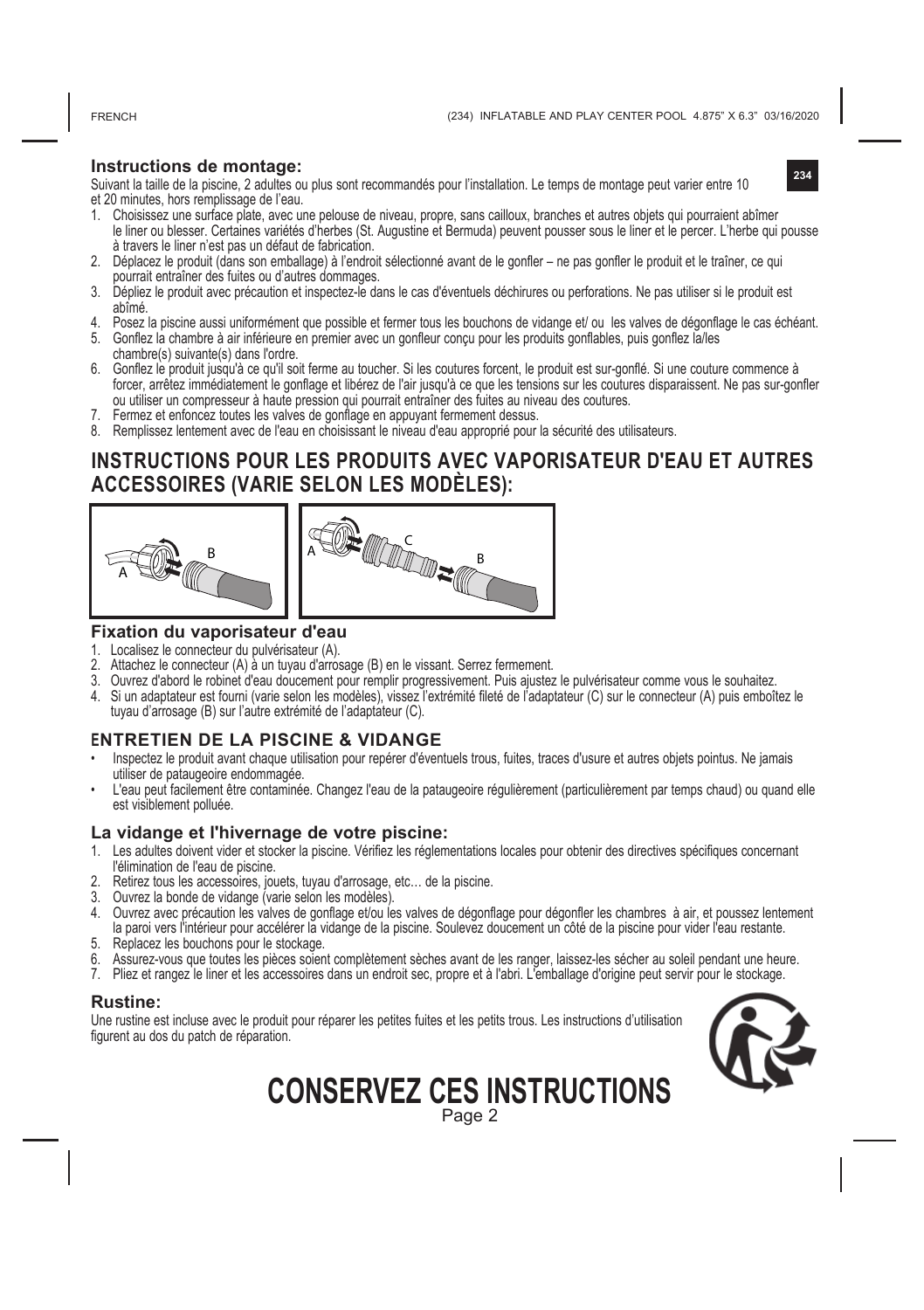SPANISH

**234**

# **NORMAS IMPORTANTES DE SEGURIDAD**

**Lea y siga toda la información e instrucciones de seguridad. Conserve para futuras referencias. El incumplimiento de estas advertencias e instrucciones puede resultar en lesione graves o la muerte de los usuarios, especialmente los niños.**

Consulte el nombre del modelo o número indicado en el envase y / o producto. El embalaje debe ser leído cuidadosamente y conservado para futuras consultas. Ver en el producto las advertencias adicionales.

# **ADVERTENCIA**

- 
- Nunca deje a su niño sin supervisión peligro de ahogamiento. **•**  Solo para uso doméstico. Para uso exclusivo en exteriores.
- **•**  Consulte el embalaje para la edad y / o el peso del usuario recomendados.
- **•**  Los niños, especialmente niños menores de 5 años, están en alto riesgo de ahogarse.
- 
- **•**  Los niños pueden ahogarse en muy pequeñas superficies con agua. Vacíe la piscina cuando no se utilice. **•**  Mantenga a los niños en su visión directa, esté cerca y supervíselos activamente cuando están en o cerca de la piscina y cuando está llenando o vaciando la piscina. Durante la búsqueda de un niño desaparecido, acuda a la piscina en primer lugar, incluso si creen que el niño estuviera en la casa.
- **•**  Vacía la Piscina por completo después de cada uso y guarde la piscina vacía, de tal manera que no se recoge y acumule agua de lluvia o de cualquier otra fuente.
- **•** Mantenga a los niños sin supervisión de fuera del acceso a la piscina; con la instalación de cercas o barreras homologadas protegiendo todos los lados de la piscina. Verifique leyes estatales, locales y códigos que pueden requerir los cercados u otras barreras homologadas. Consulte las leyes estatales o locales y los códigos antes del montaje de la piscina.
- **•** No deje juguetes dentro de la piscina cuando los terminen de usar, ya que los juguetes y artículos similares podrían atraer a un niño a la piscina. **•** Coloque sus muebles en correcta posición (por ejemplo, mesas, sillas), protegido la piscina para que los niños no puedan subir en ellos para acceder a la piscina.
- **•** No bucear o saltar en la piscina. Bucear o saltar en aguas poco profundas pueden resultar en fractura de cuello, parálisis o muerte.
- **•** Mantenga todas las líneas eléctricas, radios, altavoces u otros aparatos eléctricos lejos de la piscina. No coloque la piscina cerca o debajo de cables eléctricos.
- **•** Mantenga un teléfono y una lista de números telefónicos de emergencia cerca de la piscina.
- **•** Consiga certificación en reanimación cardiopulmonar (RCP). En el caso de una emergencia, el uso inmediato de la RCP puede ser la diferencia para salvar vidas.

#### **General:**

- La piscina y los accesorios deberán ser montados y desmontados exclusivamente por adultos.
- No instale la piscina en una pendiente o superficies inclinadas. El área donde la piscina se va a instalar debe ser absolutamente plana y nivela da, y al menos 2 metros de distancia de cualquier estructura u obstáculo, como una valla, garaje, casa, ramas de árboles, líneas de ropa o cables eléctricos.
- No instale la piscina infantil en barro, arena, suelos blandos o sueltos, terrazas, plataforma, balcón, hormigón, asfalto o cualquier otra superficie dura.
- Para determinados modelos Coloque el tobogán en lugar protegido de la luz solar directa para reducir el efecto abrasivo del sol sobre el producto. Los productos orientados al norte recibirán el mínimo de luz solar directa.
- No apoyarse, montar a horcajadas y no ejercer presión sobre la pared inflable o pared lateral, podrían ocasionar lesiones o inundaciones. No permita a nadie que se siente, suba, o se monte a horcajadas en los bordes de la piscina.
- Proteger a todos los usuarios de la piscina de las enfermedades de las aguas recreativas, manteniendo el agua de la piscina limpia. No trague el agua de la piscina. Cuide adecuada higiene.
- Eliminar todos los objetos rígidos, duros, afilados y sueltos, tales como joyas, relojes, las hebillas, llaves, zapatos, horquilla, etc. de los usuarios antes de entrar en la piscina.
- Las piscinas están sujetas a desgaste y deterioro. Hacer mantenimiento adecuadamente su piscina. Ciertos tipos de deterioro excesivo o acel erado puede conducir al fallo de la piscina. Fallo de su piscina puede ocasionar grandes cantidades de agua liberadas de la piscina.
	- No modifique este producto y/o utilice accesorios que no hayan sido facilitados por el fabricante.

# **GUARDE ESTAS INSTRUCCIONES**

Página 1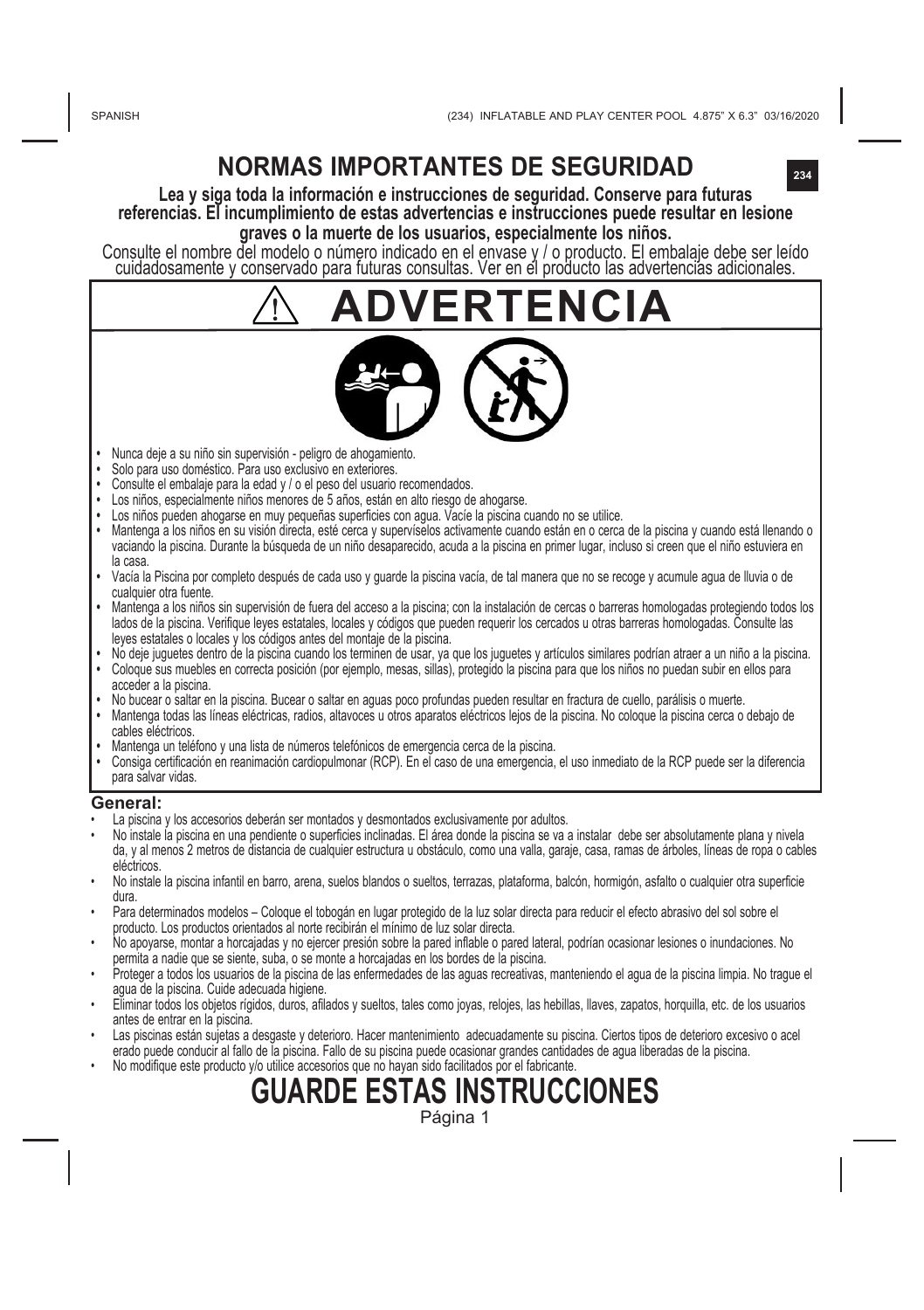SPANISH

**Instrucciones de montaje:**<br>Dependiendo del tamaño del producto, 2 o más adultos se recomiendan para su instalación. El tiempo de montaje puede variar de 10 **234** a 20 minutos sin contar el tiempo de llenado.

- 1. Buscar una superficie plana, césped nivelado y libre de piedras, ramas u otros objetos punzantes que pueden perforar el forro de la piscina o provocar un accidente. Hay diferentes tipos de césped que puede dañar el liner como Bermuda. Hierba que pueda crecer atravesando el liner no se considera defecto de fabricación.
- 2. Mover el producto (en su paquete original) al sitio seleccionado antes de inflar no inflar el producto y arrastrar, ya que puede dar lugar a fugas pinchazos o daños.
- 3. Poco a poco se desenrollar el producto e inspeccionar roturas o punciones. No utilice si el producto está dañado.
- 4. Coloque la piscina de la manera más equilibrada y balanceada posible y cerrar todos los tapones de drenaje y / o válvula de escape las tapas en su caso.
- 5. Inflar la cámara de aire inferior primero, con una bomba de aire manual diseñada específicamente para productos inflables y, a continuación la siguiente cámara o cámaras en secuencia. De una en una.
- 6. Llene el producto con aire hasta que la superficie esté firme al tacto. Si hay cualquier tipo de sobreesfuerzo en las costuras, el producto está demasiado inflado. Si alguna costura comienza a tener algún signo de sobrepresión, deje inmediatamente de inflar y la libere aire para reducir la presión hasta que los signos de estrés en la costura hayan desaparecido. No sobre inflar, no utilice compresor de aire de alta presión, ya que puede resultar en fugas de costura y roturas.
- 7. Cierre y asegure todas las tapa de la válvula de inflado de forma segura, empujando hacia abajo.
- 8. Poco a poco se llenan de agua hasta un nivel seguro para los usuarios.

#### **INSTRUCCIONES PARA PRODUCTOS CON PULVERIZADOR DE AGUA Y OTROS ACCESORIOS (VARÍA SEGÚN MODELO):**



#### **Fijación del pulverizador de agua**

- Busque el conector del pulverizador (A)
- 2. Se adjunta el conector del pulverizador (A) a una manguera de jardín (B), enroscando el pulverizador acoplando la manguera del jardín. Apriete con seguridad.
- 3. Abra el agua lentamente al principio para que el agua poco a poco llene. Luego, ajuste el rociado como se desee.
- 4. Si se proporciona un adaptador (varían según los modelos), enrosque el adaptador (C) en el conector del aspersor (A) e inserte la manguera de jardín (B) en el adaptador (C).

#### **MANTENIMIENTO DE LA PISCINA & DESAGÜE**

• Inspeccione la piscina al principio de cada uso para buscar agujeros, las fugas, desgaste y otros daños. Nunca use una piscina infantil dañada. • El agua puede ser fácilmente contaminada. Cambie el agua de la piscina infantil con frecuencia (sobre todo cuando hace calor) o cuando visiblemente esté contaminada.

#### **Cómo vaciar y guardar su piscina para almacenarla:**

- 1. Los adultos deben drenar y almacenar la piscina. Consulte la normativa local para obtener instrucciones específicas relativas a la eliminación de agua de la piscina.
- 2. Retire todos los accesorios, juguetes, manguera de jardín, etc. de la piscina.
- 3. Abra la tapa de la válvula de drenaje (varían de modelos).
- 4. Abra con cuidado las tapas de la válvula de inflado y / o tapas de las válvulas de escape para desinflar las cámaras de aire, y lentamente empuje hacia el interior de la pared lateral y hacia abajo para acelerar el drenaje de la piscina. Lentamente levante un lado de la piscina para drenar el agua estancada restante.
- 5. Vuelva a insertar todas las tapas de las válvulas después para su almacenaje.
- 6. Asegúrese de que la piscina y todas las piezas estén completamente secas antes de plegar, dejar reposar bajo el sol durante una hora.
- 7. Doblar y guardar el liner y los accesorios en un lugar seco, limpio y resguardado en el interior de su casa. El embalaje original puede utilizarse para el almacenamiento.

#### **Parche de reparación:**

Un parche de reparación ha sido incluido con el producto para la reparación de pequeñas fugas y pinchazos. Consulte las instrucciones en la parte posterior del parche de reparación.

#### **GUARDE ESTAS INSTRUCCIONES** Página 2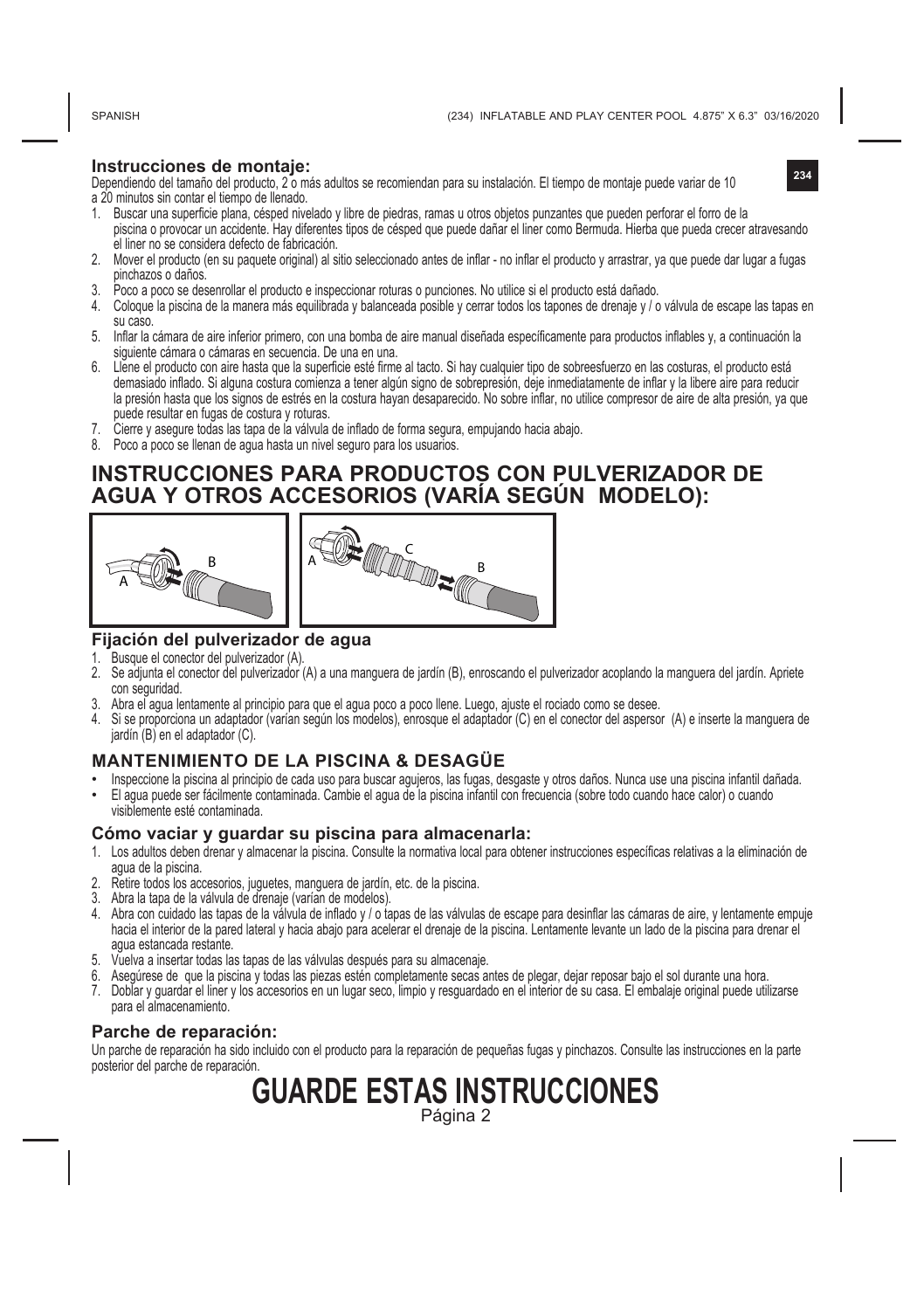# **WICHTIGE SICHERHEITSVORSCHRIFTEN <sup>234</sup>**

**Lesen und befolgen Sie alle Sicherheitsinformationen und –anweisungen und heben Sie diese auf. Ein Nichtbefolgen dieser Warnungen und Hinweise kann zu ernsthaften Verletzungen oder dem Tod führen. Geben Sie besonders Acht auf Kinder.**

gelesen und aufbewahrt werden. Lesen Sie sich die Informationen auf dem Produkt für zusätzliche Warnungen durch.

# **ACHTUNG**

- **•**  Lassen Sie Ihre Kinder nie unbeaufsichtigt Ertrinkungsgefahr.
- **•**  Nur für den Hausgebrauch. Nur für die Verwendung im Freien.
- **•**  Die zu beachtende Altersvorgabe für Benutzung bzw. Vorgaben zur Belastungskapazität finden Sie auf der Verpackung.
- **•**  Kinder, besonders Kinder unter 5 Jahren, sind einer erhöhten Gefahr durch Ertrinken ausgesetzt.
- **•**  KINDER KÖNNEN BEREITS IN KLEINEN WASSERMENGEN ERTRINKEN. DAS BECKEN IST ZU LEEREN, WENN ES NICHT IN GEBRAUCH IST.
- **•**  Behalten Sie Kinder immer im Blickfeld, bleiben Sie in der Nähe, damit diese aktiv überwacht werden können wenn sie sich im oder in der Nähe des Pools befinden oder Sie das Becken leeren oder befüllen. Beim Suchen nach einem fehlenden Kind überprüfen Sie den Pool zuerst, selbst wenn sich das Kind wahrscheinlich im Haus befindet.
- **•**  Leeren Sie den Pool nach jedem Gebrauch vollständig und decken Sie das leere Becken ab bzw. lagern Sie dieses so, dass es sich nicht mit Wasser (zB. durch Regen) füllen kann.
- **•** Wenn die Kinder unbeaufsichtigt sind hindern Sie sie daran in den Pool gelangen zu können indem Sie zB. eine Umzäunung um den Pool errichten. Staatliche Gesetze oder Gemeindeverordnungen könnten eine Umzäunung oder andere geprüfte Absperrungen vorschreiben. Erkundigen Sie sich diesbezüglich, bevor Sie den Pool aufbauen.
- **•** Lassen sie kein Spielzeug im Pool, wenn dieser nicht benutzt wird da Kinder dadurch animiert werden könnten zum Pool zu gehen bzw. in den Pool zu klettern.
- **•** Platzieren Sie Möbel (zB. Tische, Stühle) soweit vom Becken entfernt, dass Kinder dadurch nicht in den Pool gelangen können.
- 
- Springen Sie nicht in den Pool. Das Springen in das seichte wasser kann zu einem Genickbrüch, Lahmungen oder zum Tod führen.<br>• Halten Sie elektrische Leitungen, Radios, Lautsprecher und andere elektrische Geräte fern vom unter Hochspannungsleitungen.
- **•** Halten Sie stets ein funktionstüchtiges Telefon und eine Liste der Notfallnummern in der Nähe des Pools griffbereit.
- **•** Lernen Sie Erste Hilfe (Wiederbelebung). Im Notfall kann die Herz-Lungen-Reanimation lebensrettend sein.

#### **Generell:**

- Pool und Poolzubehör sollen nur von Erwachsenen auf- und abgebaut werden.
- Stellen Sie den Pool nicht auf einem Hang einer, Böschung oder geneigten Oberflächen auf. Der Bereich, wo das Becken aufgestellt wird muss absolut flach und eben sein und mindestens 2 m entfernt von jeglichem Bauwerk oder Verbauung wie z. B. Umzäunung, Haus, Garage, überhängenden Zweigen, Wäscheleinen oder elektrischen Leitungen.
- Stellen Sie das Planschbecken nicht auf Schlamm, Sand, weichen oder losen Untergründen, Terrassen, Podesten, dem Balkon, Asphalt oder anderen harten Untergründen auf.
- Für bestimmte Modelle Die Rutsche soll nicht direkter Sonneneinstrahlung ausgesetzt sein, um etwaige Verbrühungen zu vermeiden. Wenn das Produkt nach Norden ausgerichtet ist, ist die direkte Sonneneinstrahlung am geringsten.
- Lehnen Sie sich nicht gegen die aufblasbare Wand oder Seitenwand und üben Sie keinen Druck darauf aus,da dies zu Unfällen oder zum Überlaufen des Wassers führen kann. Erlauben Sie niemanden, sich auf die Seitenwand des Pools zu setzen, hoch zu klettern oder sich dagegen zu lehnen.
- Bitte beachten Sie, dass für eine sichere Verwendung des Pools ein sauberes Schwimmbadwasser Voraussetzung ist. Ein verunreinigtes Schwimmbadwasser kann die Gesundheit der Poolbenützer gefährden. Schlucken Sie das Badewasser nicht. Halten Sie das Wasser rein.
- Entfernen Sie alle harten, scharfen und losen Objekte wie Schmuck, Uhren, Schnallen, Schlüssel, Schuhe, Haarnadeln, usw. bevor Sie den Pool benützen.
- Beim Pool kann ein Verschleiß bzw. Abnutzung auftreten. Pflegen Sie Ihr Pool gründlich. Bestimmte Arten des Verschleißes oder der Abnutzung können zu Beschädigungen der Poolfolie führen und dadurch könnte eine große Menge an Wasser aus dem Pool auslaufen.
- Verändern Sie das Produkt nicht bzw. verwenden Sie keine Teile die von einem anderen Hersteller sind. Hierfür gibt es keine zu wartenden Teile.

# **HEBEN SIE DIESE BEDIENUNGSANLEITUNG AUF**

Seite 1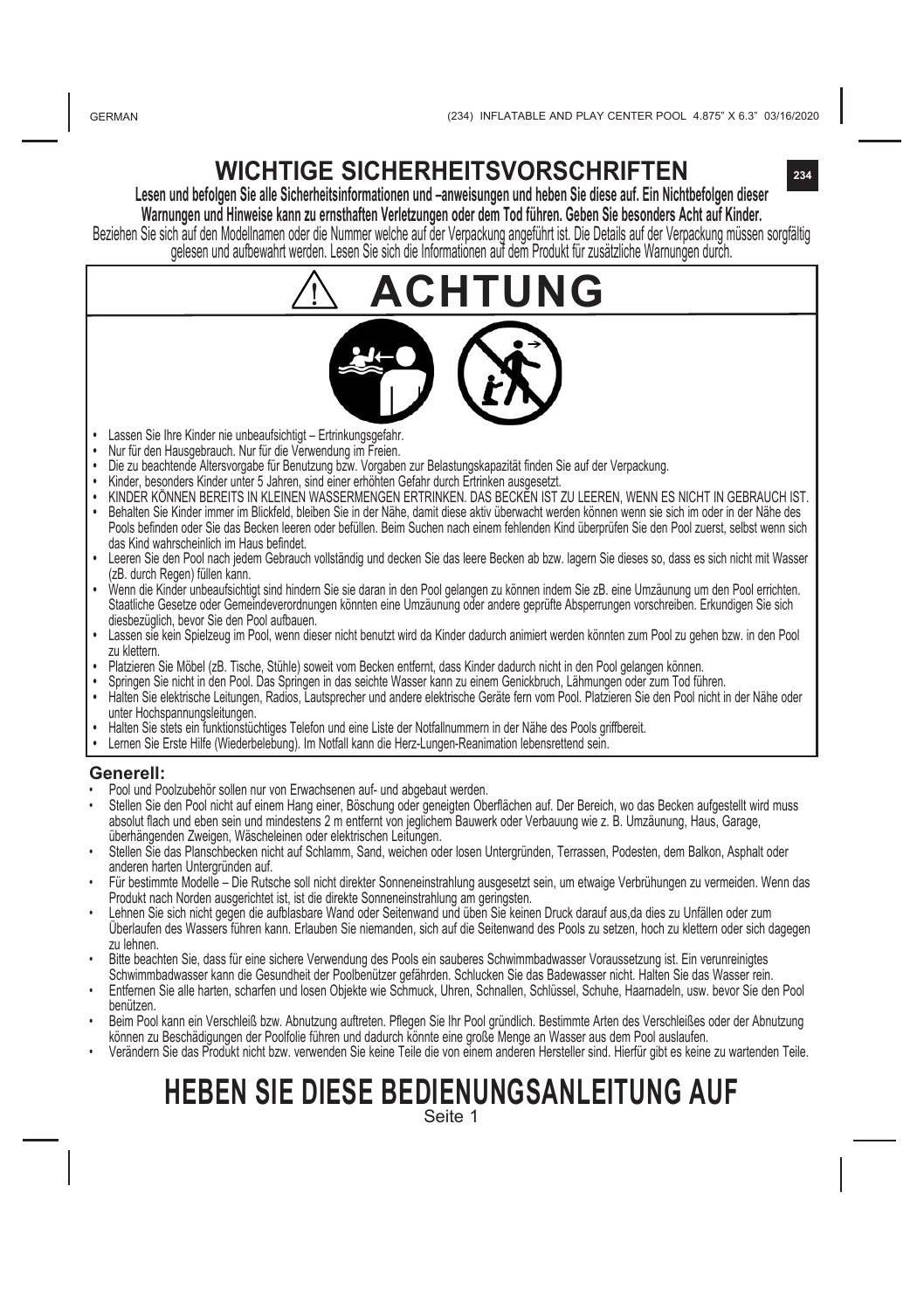GERMAN

**234**

#### **Aufbauanleitung:**

Je nach Größe des Produkts werden 2 oder mehr Erwachsene für die Aufstellung empfohlen. Die benötigte Aufbauzeit liegt zwischen 10 und 20 Minuten (ohne die benötige Zeit zur Befüllung des Pools mit Wasser).

- 1. Finden Sie eine flache, ebene Rasenfläche die frei von Steinen, Zweigen oder anderen scharfen Objekten ist, welche die Poolfolie durchbohren oder Verletzungen verursachen könnten. Bestimmte Grasarten wie St. Augustine oder Bermuda, könnten durch die Poolfolie wachsen. Sollte Gras durch oder in die Poolfolie wachsen ist dies kein Produktionsfehler.
- 2. Tragen Sie das Produkt (in seiner Verpackung) zum ausgewählten Standort. Sobald Sie das Produkt aufgeblasen haben, ziehen Sie es nicht an eine andere Stelle da dies zu undichten Stellen oder zu einer anderen Beschädigung anderen Schaden führen kann.
- 3. Falten Sie das Produkt vorsichtig auseinander und überprüfen Sie es auf Risse oder Löcher. Verwenden Sie das Produkt nicht wenn es beschädigt
- ist. 4. Breiten Sie den Pool möglichst gleichmäßig aus und schließen Sie alle vorhandenen Ventile.
- 5. Blasen sie zuerst die untere Luftkammer mit einer Handpumpe, die für Aufblasartikel bestimmt ist, auf. Danach können Sie die restlichen Luftkammern aufpumpen.
- 6. Befüllen Sie das Produkt so lange mit Luft, bis die Oberfläche berührungsfest ist. Sind an der Naht Überdehnungen oder Verformungen, ist das Produkt zu fest aufgeblasen. Beginnt eine Naht sich zu überdehnen oder zu verformen stoppen Sie umgehend das Aufblasen und lassen Sie Luft ab um den Druck zu verringern, bis keine Belastungsanzeichen mehr sichtbar sind. Blasen Sie den Luftring nicht zu fest auf und verwenden Sie keinen Hochdruckluftkompressor, da dies Schäden an den Nähten verursachen kann.
- 7. Verschließen und versenken Sie alle Ventilkappen, indem Sie sie fest hineindrücken.
- 8. Füllen Sie den Pool bis zu einem sicheren Level für alle Benutzer langsam mit Wasser.

## **ANWEISUNGEN FÜR PRODUKTE MIT EINEM WASSERSPRÜHER UND ANDEREM ZUBEHÖR (JE NACH MODELL):**



#### **Befestigung des Wassersprühers**

- 1. Lokalisieren Sie den Sprühanschluss (A).<br>2. Schließen Sie den Sprühanschluss (A).
- 2. Schließen Sie den Sprühanschluss (A) und an den Gartenschlauch (B) an. Ziehen Sie das Gewinde fest an.
- 3. Drehen Sie das Wasser zuerst langsam auf und erhöhen Sie schrittweise. Dann stellen Sie den Sprüher wie gewünscht ein.
- 4. Wenn ein Adapter mitgeliefert wird (je nach Modell), schrauben Sie den Adapter (C) auf den Sprühanschluss und stecken Sie den Gartenschlauch (B) auf den Adapter (C).

#### **POOLINSTANDHALTUNG & ABFLUSS**

- Überprüfen Sie den Pool vor jeder Verwendung auf Beschädigungen wie Löcher, Schlitze, Risse usw. Verwenden Sie nie ein beschädigtes Produkt.
- Das Wasser kann leicht verschmutzt werden. Wechseln Sie das Wasser von Planschbecken regelmäßig (besonders bei heißem Wetter) oder wenn dieses sichtlich verschmutzt ist.

#### **Entleeren und Langzeitlagerung des Pools:**

- 1. Der Pool darf nur von Erwachsenen entleert und gelagert werden. Überprüfen sie die lokalen Vorschriften zur Entsorgung des Poolwassers.
- 2. Entfernen Sie das gesamte Zubehör, alle Spielzeuge, Gartenschläuche usw. vom Pool.
- 3. Öffnen Sie die Ablassventilkappe. (vom Modell abhängig).
- 4. Öffnen Sie vorsichtig die Aufblasventilkappe und/oder die Ventilkappe des Bodenablaufs um Luftkammern auszulassen. Drücken Sie langsam gegen die Seitenwand, somit fließt das Wasser schneller aus dem Bodenablauf. Heben Sie langsam eine Seite des Pools, damit das restliche Wasser ablaufen kann.
- 5. Setzen Sie zur Lagerung alle Ventilkappen wieder auf.
- 6. Achten Sie darauf, dass der Pool und alle Zubehörteile vor dem Falten völlig trocken sind. Lassen Sie sie eine Stunde in der Sonne trocknen.
- 7. Falten Sie die Poolfolie und lagern Sie sie mit dem Zubehör an einem trockenen, sauberen Indoor-Lagerplatz. Die Originalverpackung kann zur Lagerung verwendet werden.

#### **Reparaturflicken:**

Ein Reparaturflicken ist im Lieferumfang des Produktes enthalten um kleine Löcher und Schlitze reparieren zu können. Anwendungshinweise finden Sie auf der Rückseite des Reparaturflickens.

Nach Ende der Lebensdauer bitte über örtliche Entsorgungsbetriebe entsorgen. Der Artikel besteht aus PVC.

# **HEBEN SIE DIESE BEDIENUNGSANLEITUNG AUF**

Seite 2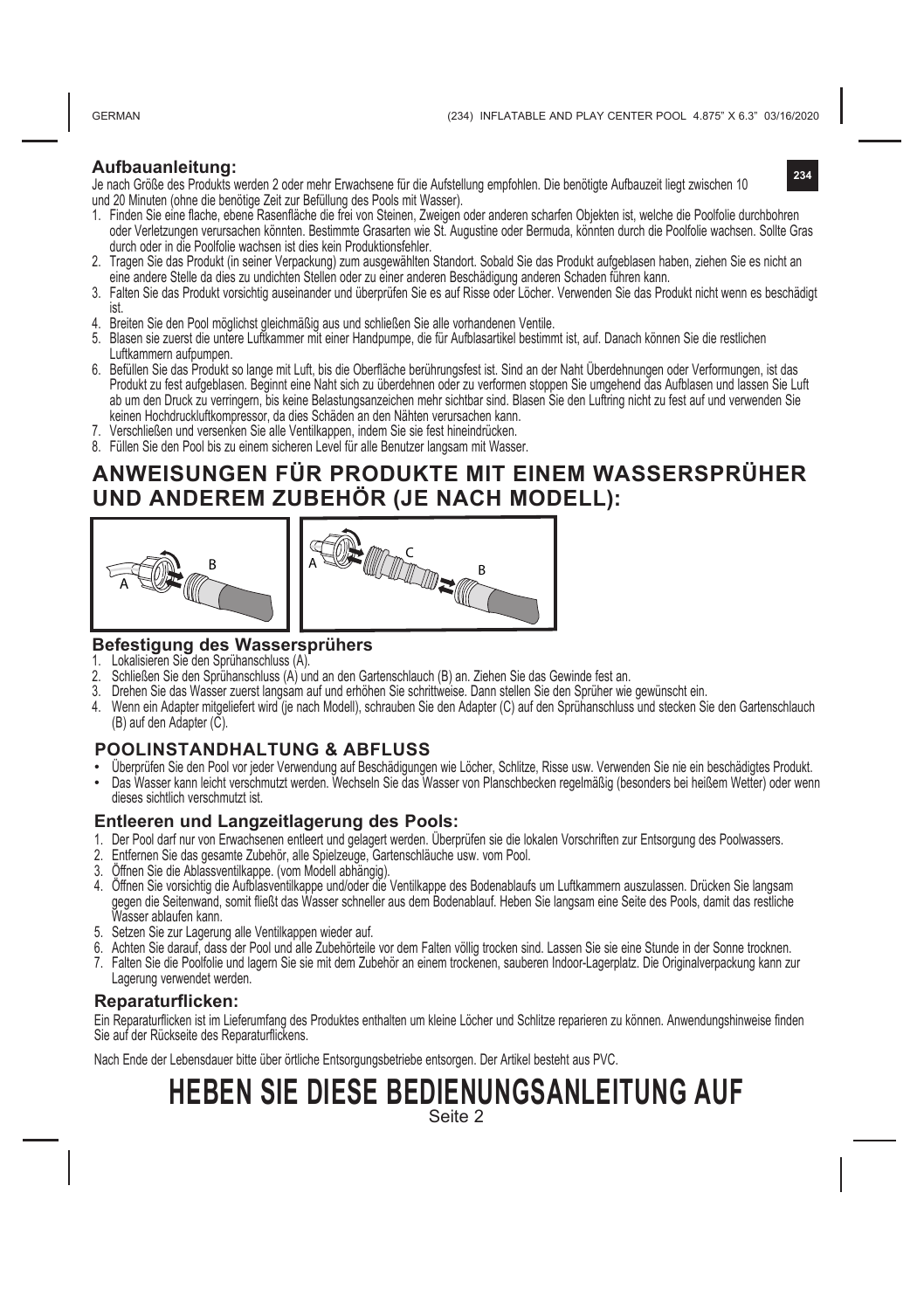# **REGOLE PER LA SICUREZZA**

#### **Leggere e seguire scrupolosamente tutte le informazioni e le istruzioni di sicurezza. Conservare per riferimenti futuri. Il mancato rispetto di queste avvertenze ed istruzioni può provocare lesioni gravi o morte agli utenti, soprattutto ai bambini.**

Fare riferimento al nome del modello o al numero indicato sulla confezione e / o sul prodotto. La confezione deve essere letta attentamente e conservata per riferimenti futuri. Vedere il prodotto per ulteriori avvertenze.

**AVVERTENZA**

- **•**  Non lasciare mai il bambino incustodito pericolo di annegamento.
- **•**  Solo per uso domestico. Solo per uso esterno.
- **•**  Fare riferimento alla confezione per conoscere l'età e il peso raccomandati degli utenti.
- **•** I bambini, soprattutto quelli di età inferiore ai 5 anni, sono ad alto rischio di annegamento.
- **•**  I bambini possono annegare anche in acque molto basse. Svuotare la piscina quando non viene utilizzata.
- **•**  Osservare costantemente i bambini, mantenendosi nelle strette vicinanze e controllandoli attentamente quando sono in piscina o vicini alla stessa oppure quando si è in fase di riempimento/svuotamento della piscina. In caso di scomparsa di un bambino, controllare prima di tutto la piscina, anche se ci sono alte possibilità che il bambino sia in casa.
- **•**  Svuotare completamente la piscina dopo l'uso e riporla vuota in maniera tale da non raccogliere l'acqua piovana o di qualsiasi altra fonte.
- **•** Per evitare che i bambini incustoditi possano accedere alla piscina, installare recinzioni o altre barriere intorno alla piscina. Leggi statali o locali possono richiedere delle particolari recinzioni o altre barriere certificate. Controllare le leggi statali o locali prima di installare la piscina.
- **•** Non lasciare giocattoli all'interno della piscina quando non è in uso, poiché giocattoli e oggetti simili potrebbero attirare il bambino sul bordo della piscina.
- **•** Posizionare i mobili da giardino (per esempio, tavoli, sedie,..) lontano dalla piscina, in modo che i bambini non possano arrampicarsi sui mobili e accedere facilmente alla piscina.
- Non immergersi o tuffarsi in questa piscina. Immersioni o tuffi in acqua poco profonda potrebbero provocare collo spezzato, paralisi o morte.
- **•** Tenere tutti i cavi elettrici, le radio, gli altoparlanti e gli altri apparecchi elettrici fuori dalla piscina. Non collocare mai la piscina vicino o sotto i cavi elettrici.
- **•** Mantenere un telefono funzionante e un elenco di numeri di emergenza vicino alla piscina.
- **•** Munirsi di una certificazione in rianimazione cardiopolmonare (CPR). In caso di emergenza, l'utilizzo immediato di CPR può fare la differenza tra la vita e la morte.

#### **Avvertenze generali:**

- La piscina e i suoi accessori devono essere montati e smontati solo da adulti.
- Non montare la piscina su un pendio o su piani inclinati. La zona in cui montare la piscina deve essere assolutamente piatta e a livello e ad almeno 2 m di distanza da qualsiasi struttura o ostruzione come, recinzione, garage, casa, rami sporgenti, fili per la biancheria o cavi elettrici.
- Non installare la piscina per bambini su fango, sabbia, suolo morbido, piattaforma, balcone, cemento, asfalto o altre superfici dure.
- Per alcuni modelli Individuare la posizione di minor esposizione ai raggi solari per evitare danneggiamenti. Un prodotto esposto a nord, riceverà una minore eposizione.
- Non sporgersi, non mettersi a cavalcioni o esercitare pressione sopra o a lato della parte gonfiabile del prodotto al fine di evitare incidenti o allagamenti. Non permettere a nessuno di sedersi, arrampicarsi sopra o mettersi a cavalcioni della piscina.
- Per proteggere tutti gli utenti dalle malattie legate all'acqua, mantenere sempre l'acqua della piscina pulita. Non bere l'acqua della piscina. Questa è una norma igienica importante.
- Rimuovere tutti gli oggetti duri, taglienti e appuntiti come monili, orologi, fibbie, chiavi, scarpe, ecc, prima di entrare in piscina.
- Le piscine sono soggetti ad usura e deterioramento. Conservare la piscina correttamente. Alcuni tipi di deterioramento eccessivo o accelerato potrebbero danneggiare la piscina. Il cedimento della piscina potrebbe provocare l'uscita di grandi quantità d'acqua.
- Non modificare il prodotto e/o non utilizzare accessori non forniti dal produttore. Non ci sono parti riparabili o modificabili.

# **CONSERVARE QUESTE ISTRUZIONI**

Pag 1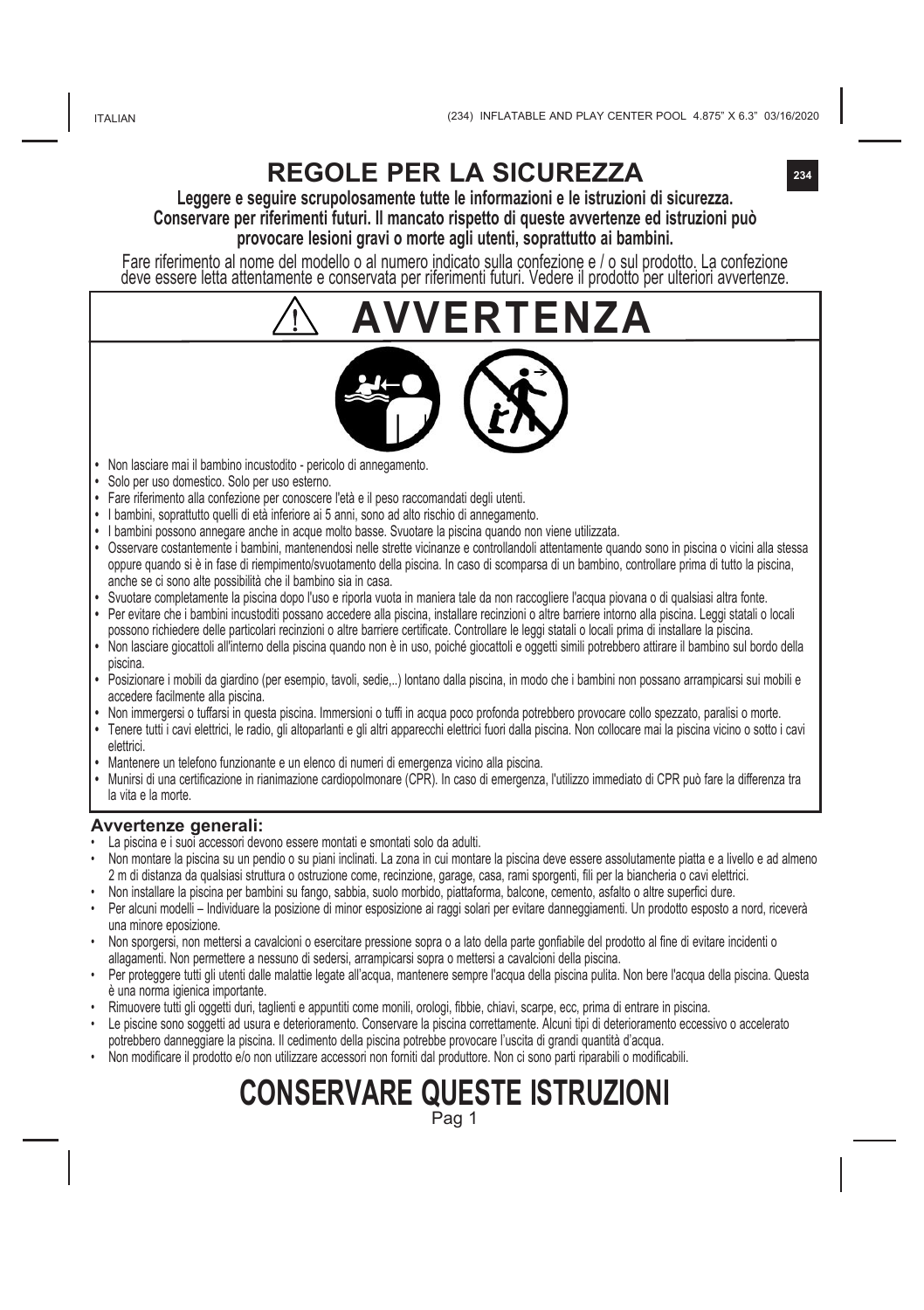ITALIAN

**234**

#### **Istruzioni di montaggio:**

A seconda delle dimensioni del prodotto, si consigliano 2 o più adulti per l'installazione. Il tempo di installazione può variare da 10 a 20 minuti, escludendo il tempo necessario per il riempimento della piscina.

- 1. Individuare una superficie piana e liscia, libera da pietre, rami o altri oggetti appuntiti che potrebbero danneggiare il liner o provocare lesioni. Certi tipi di erbe, come la St. Augustine e la Bermuda potrebbero crescere attraverso il fondo della piscina. L'erba potrebbe crescere attraverso il liner ma ciò non rappresenta un difetto di fabbricazione.
- 2. Spostare il prodotto (utilizzando l'apposita confezione) verso l'area selezionata prima del gonfiaggio non gonfiare e non trascinare il prodotto onde evitare fori o danni.
- 3. Estrarre lentamente dalla confezione il prodotto e verificare che non presenti strappi, rotture o forature. Non utilizzare il prodotto se è danneggiato.
- 4. Posizionare la piscina in maniera uniforme e chiudere tutti i tappi di scarico e/o tutti i tappi delle valvole di rilascio, qualora ce ne siano.
- 5. Gonfiare per prima la camera d'aria inferiore con una pompa manuale ad aria progettata specificatamente per i prodotti gonfiabili e poi in un secondo momento la camera o le camere d'aria successive in sequenza.
- 6. Gonfiare il prodotto fino a quando la superficie risulta solida al tatto. Se appare qualche tensione sulle cuciture, significa che il prodotto è gonfiato eccessivamente. Se una qualsiasi cucitura incomincia a sforzare, interrompere immediatamente il gonfiaggio e rilasciare l'aria in eccesso per ridurre la pressione, fino a quando la cucitura non presenta più segni di tensione. Non gonfiare eccessivamente e non usare un compressore ad alta pressione per il gonfiaggio, onde evitare danni alle cuciture.
- 7. Chiudere e fissare tutti i tappi delle valvole di gonfiaggio saldamente, premendo con decisione su di essi.
- 8. Riempire d'acqua lentamente fino a raggiungere il giusto livello di sicurezza per gli utenti.

## **ISTRUZIONI PER I PRODOTTI CON SPRUZZINO E ALTRI ACCESSORI (DIFFERENTI A SECONDA DEI MODELLI):**





#### **Come collegare lo spruzzino**

- 1. Individuare il connettore (A) dello spruzzino.
- 2. Collegare il connettore (A) dello spruzzino al tubo (B) della canna da giardino inserendo il raccordo nel tubo (B). Stringere a fondo.
- 3. Aprire l'acqua prima lentamente per permettere un riempimento graduale. Poi regolare lo spruzzino in base ai propri gusti.
- 4. Se viene fornito un adattatore (differente a seconda dei modelli), collegare l'adattatore (C) al connettore (A) dello spruzzino e inserire il tubo da giardino (B) nell'adattatore (C).

#### **MANUTENZIONE DELLA PISCINA & SVUOTAMENTO**

- Controllare la piscina all'inizio di ogni utilizzo, affinché non vi siano fori, perdite, danni da usura o altri danni. Non usare mai la piscina danneggiata.<br>• L'acqua può facilmente sporcarsi. Sostituire spesso l'a
- sporca.

#### **Come svuotare la vostra piscina e conservarla correttamente:**

- 1. Gli adulti devono svuotare la piscina e riporla in luogo asciutto e pulito. Verificare le eventuali direttive locali riguardo l'eliminazione dell'acqua dalla piscina.
- 2. Rimuovere tutti gli accessori, i giocattoli, i tubi da giardino, etc dalla piscina.
- 3. Aprire il tappino della valvola di scarico (differente a seconda dei modelli).
- 4. Aprire con cautela i tappini della valvola di gonfiaggio e/o il tappino della valvola di scarico per sgonfiare le camere d'aria e spingere lentamente la parete laterale verso l'interno e verso il basso per accelerare lo svuotamento della piscina. Lentamente sollevare un lato della piscina per drenare l'acqua rimanente.
- 5. Inserire nuovamente tutti i tappini delle valvole in fase di ritiro del prodotto.
- 6. Per assicurarsi che tutti i componenti siano perfettamente asciutti prima di ritirarli, lasciarli al sole per un'ora.
- 7. Piegare e riporre il liner e gli accessori in un luogo interno, asciutto e pulito. La confezione originale può essere utilizzata per il ritiro del prodotto.

#### **Toppe di riparazione:**

Un kit di riparazione composto da toppe è stato incluso all'interno del prodotto per la riparazione di piccole perdite e buchi. Fare riferimento alle istruzioni sul retro delle toppe di riparazione.

## **CONSERVARE QUESTE ISTRUZIONI** Pag 2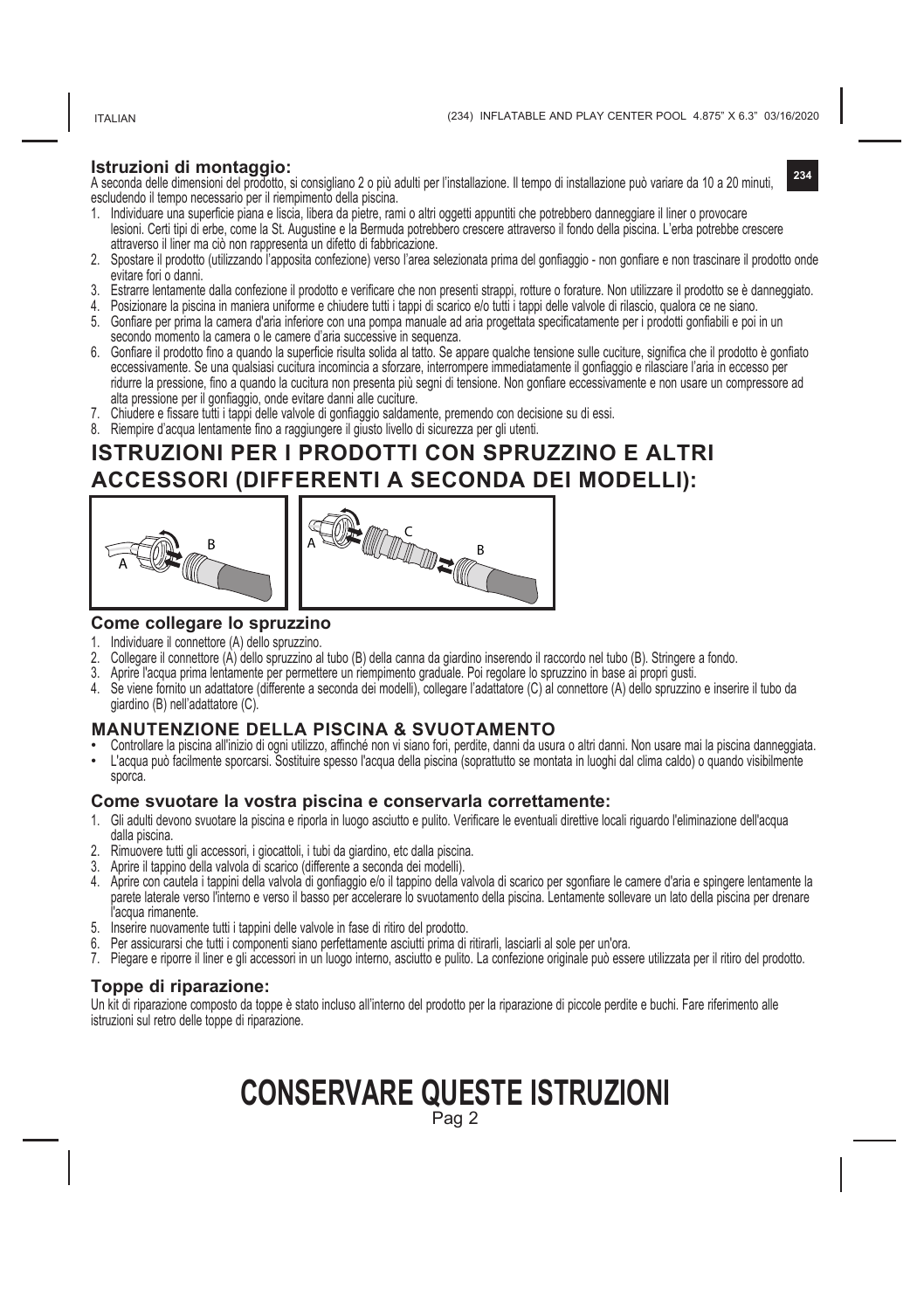# **VEILIGHEIDSVOORSCHRIFTEN**

**Lees alle veiligheidsinformatie en -instructies en volg deze op. Bewaar de instructies. Het niet opvolgen of negeren van de waarschuwingen en instructies kunnen resulteren in ernstig letsel of zelfs de dood.**  Controleer het model of artikelnummer op de verpakking en/of het product.

De verpakking dient zorgvuldig gelezen en bewaard te worden. Zie het product voor aanvullende waarschuwingen.

# **WAARSCHUWING**



- **•**  Laat uw kind nooit zonder toezicht achter kans op verdrinking.
- **•**  Uitsluitend voor huishoudelijk gebruik. Alleen voor gebruik buitenshuis.
- **•**  Raadpleeg de verpakking voor de aangeraden leeftijd en/of gewicht.
- **•**  Voor kinderen, met name kinderen jonger dan 5 jaar, geldt een hoog verdrinkingsgevaar.
- **•**  Een kleine hoeveelheid water kan al verdrinkingsgevaar voor kinderen opleveren, maak daarom altijd het zwembad leeg wanneer deze niet gebruikt wordt.
- **•** Houd constant toezicht en blijf in de buurt wanneer er kinderen in of bij het zwembad zijn of wanneer u het zwembad vult of leegt. Wanneer uw kind vermist wordt, controleer dan eerst het zwembad, zelfs als u vermoedt dat het kind in huis is.
- **•**  Leeg het zwembad helemaal na ieder gebruik en zorg ervoor dat deze dusdanig opgeborgen wordt dat er geen regenwater in komt te staan.
- **•** Zorg ervoor dat kinderen geen toegang hebben tot het zwembad wanneer u hekken of een andere erkende barrière plaats. Controleer wettelijke voorschriften betreft hekken en barrières alvorens u het zwembad opzet.
- **•** Laat geen speelgoed in het zwembad achter na gebruik, dit kan het aantrekkelijk maken voor een kind om het zwembad in te gaan.
- **•** Plaats tuinmeubelen uit de buurt van het zwembad zodat kinderen er niet op kunnen klimmen en toegang tot het zwembad krijgen.
- **•** Springen of duiken in ondiep water kan letsel veroorzaken, doe dat dus niet in dit zwembad.
- **•** Houd alle elektrische apparaten en draden uit de buurt van het zwembad. Plaats het zwembad niet op of onder elektrische draden.
- **•** Houd een werkende telefoon en een lijst met alarmnummers binnen handbereik.
- **•** Gebruik onmiddellijk reanimatie in geval van nood.

#### **Algemeen:**

- Bad en accessoires dienen slechts door volwassenen opgebouwd/in elkaar te worden gezet.
- Het zwembad mag niet op een helling of ongelijke ondergrond geplaatst worden. De ondergrond moet geheel vlak en egaal zijn, het zwembad moet ten minste 2 m van hekken, garages, elektrische draden e.d. verwijderd zijn.
- Plaats het peuterbad niet op modder, zand of andere losse ondergronden. Het bad mag niet op een balkon of rechtstreeks op asfalt of beton geplaatst worden.
- Voor bepaalde modellen: Zorg ervoor dat de glijbaan niet blootgesteld word aan direct zonlicht om verbranding aan de huid door warmte te voorkomen.
- Oefen geen druk uit of leun niet op de opblaasbare rand, dit kan instorting en letsel veroorzaken. Sta niemand toe op de wanden van het bad te klimmen, staan of zitten.
- Bescherm alle zwembad gebruikers tegen ziektes of infecties en houdt het zwemwater goed schoon. Slik het zwemwater niet in.
- Zorg ervoor dat er geen harde of scherpe voorwerpen als sieraden en horloges in het zwembad komen.
- Slecht onderhoud van uw zwembad kan slijtage en snelle veroudering van het materiaal veroorzaken, dit kan leiden tot waterverlies en een defect onbruikbaar zwembad.
- Verander zelf niets aan het product of gebruik geen onderdelen van een ander merk dan Intex. Er zijn geen vervangende onderdelen.

# **BEWAAR DEZE HANDLEIDING GOED**

Bladzijde 1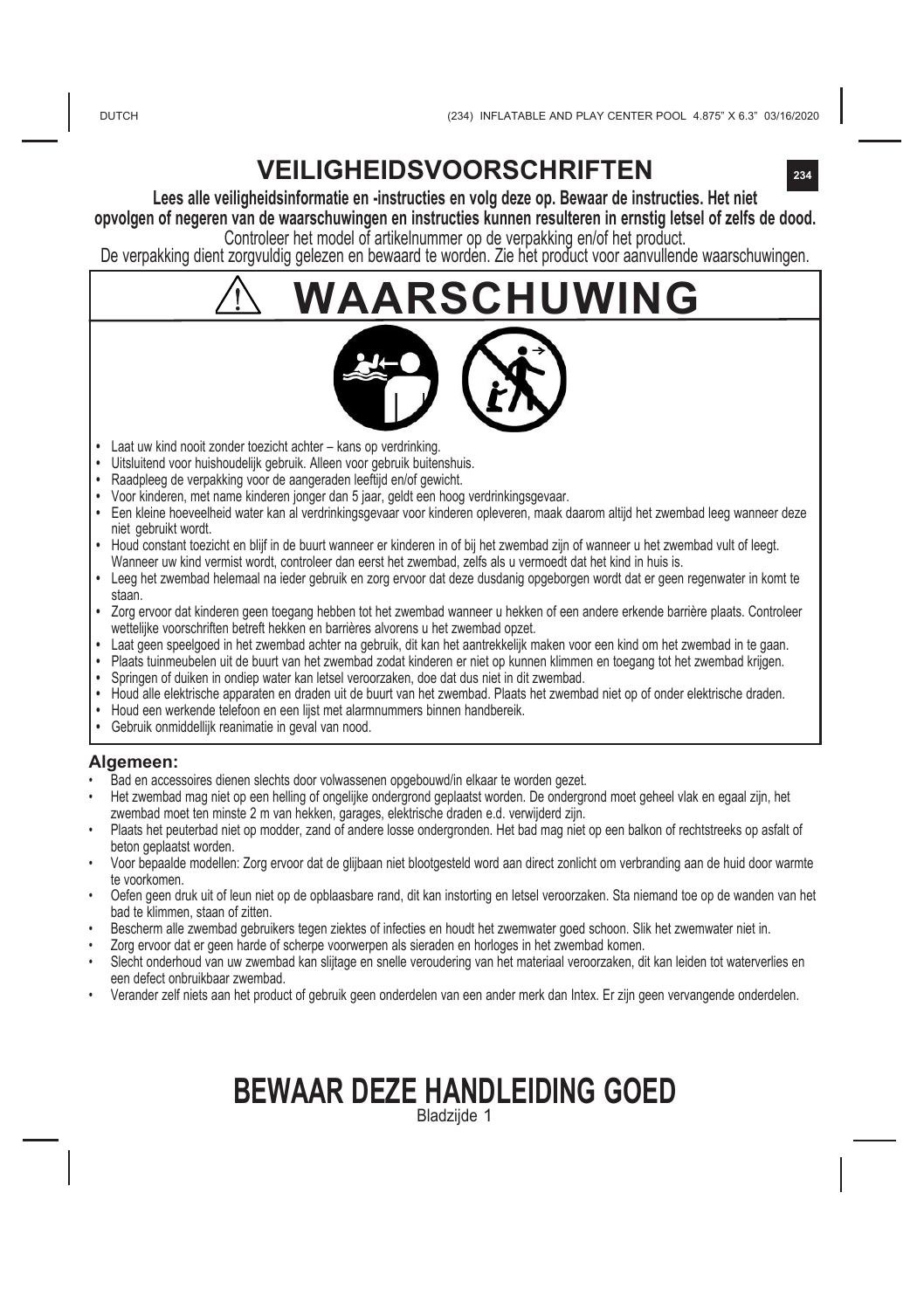#### **Montage zwembad:**

**234** Afhankelijk van de grootte van het zwembad zijn er twee of meer volwassenen nodig bij het opzetten. Exclusief vullen zal het opzetten van het bad tussen de 10 en 20 minuten duren.

- 1. Het oppervlak waar het bad komt te staan dient vrij te zijn van stenen, takken en andere scherpe voorwerpen welke het bad kunnen beschadigen. Let op: Bepaalde soorten gras, zoals St. Augustine en Bermuda, kunnen door het zeil groeien. Gras dat door de liner heen groeit is geen fabricage fout.
- 2. Breng het product (in de verpakking) naar de gewenste locatie voordat u deze op gaat blazen verplaats het product niet in opgeblazen toestand, dit kan lekkage of beschadiging veroorzaken.
- 3. Vouw het product voorzichtig uit en controleer op beschadigingen. Gebruik het product niet wanneer het beschadigd is.
- 4. Leg het zwembad gelijkmatig uit en sluit alle pluggen en ventielen.
- 5. Blaas eerst de luchtkamer op de bodem op met een handpomp alvorens u de rest opblaast.
- 6. Vul het product met lucht totdat deze stevig aanvoelt. Wanneer er teveel lucht in het product gedaan wordt zullen de naden loslaten. Als u ziet dat een naad los begint te raken stop dan met opblazen en laat er wat lucht uit zodat de druk op de naden verminderd wordt. Blaas het product niet te ver op en gebruik geen compressor, dit kan leiden tot lekken in de naden.
- 7. Sluit alle ventielen door deze goed naar beneden te drukken.
- 8. Vul langzaam met water tot aan een veilig waterniveau voor de gebruikers.

## **INSTRUCTIES VOOR PRODUCTEN MET EEN WATER SPROEIER EN/OF ANDERE ACCESSOIRES:**



#### **Bevestigen van de water sproeier.**

- 1. Neem de sproeier aansluiting (A) welke aan het product bevestigd zit.
- 2. Draai de sproeier aansluiting (A) stevig aan de tuinslang (B) vast.
- 3. Laat het water rustig in de tuinslang lopen, gebruik daarna de spoeier zoals u wenst.
- 4. Wanneer u een adapter dient te gebruiken (verschilt per model), draai dan de adapter (C) aan de sproeier aansluiting (A) en sluit daarna de tuinslang (B) op de adapter (C) aan.

#### **ONDERHOUD (VERVOLG)**

- Controleer voor ieder gebruik het peuterbadje op beschadigingen en lekken, gebruik nooit een beschadigd bad.
- In water worden snel bacteriën gevormd. Vervang het water regelmatig (vooral bij warm weer).

#### **Leegmaken en opbergen van uw zwembad:**

- 1. Het legen en opbergen van het zwembad dient door volwassenen gedaan te worden. Alvorens u heb bad leeg laat lopen dient u de lokale regelgeving te controleren voor het afvoeren van zwemwater.
- 2. Verwijder alle accessoires, speelgoed, tuinslang etc. van het zwembad.
- 3. Open de stop voor de wateruitlaat (verschilt per model).
- 4. Open de opblaasventielen om de luchtkamers leeg te laten lopen, duw de zijwanden naar binnen/beneden om het leeglopen sneller te laten verlopen. Til het voorzichtig aan één zijde omhoog om het laatst achtergebleven water eruit te krijgen.
- 5. Dicht alle ventielen voordat u het product opbergt.
- 6. Het zwembad en alle onderdelen moeten geheel droog zijn voordat deze gevouwen of opgeborgen worden, laat het in de zon droog worden.
- 7. Bewaar de liner en de accessoires op een droge schone locatie binnenshuis. De originele verpakking kan gebruikt worden om het product op te slaan.

#### **Reparatievel:**

Een reparatievel is bijgesloten voor het repareren van kleine lekjes en gaatjes. Raadpleeg de instructies achterop het reparatievel.

# **BEWAAR DEZE HANDLEIDING GOED**

Bladzijde 2

#### **DUTCH**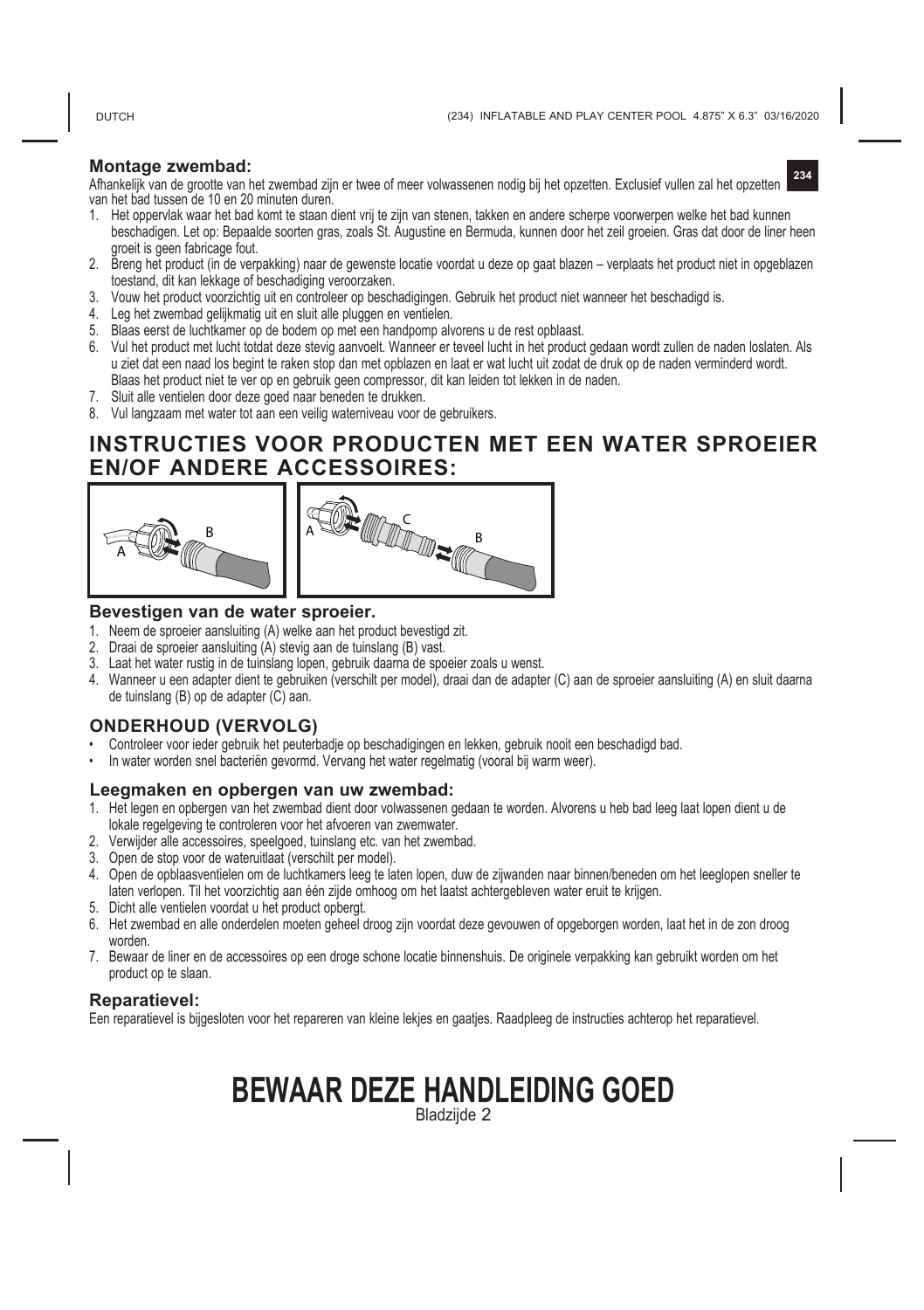# **NORMAS IMPORTANTES DE SEGURANÇA**

**Leia e siga todas as instruções e informações de segurança. Guardar para referências futuras. Não seguir**  estas advertências e instruções pode resultar em ferimentos graves ou morte para os usuários, especialmente as crianças,

Consulte o modelo ou o número indicado na embalagem e/ou produto. A embalagem deve ser lida com cuidado e guardada para referência futura. Veja no produto advertências adicionais.

# **FENCAO**

- **•**  Nunca deixe a criança sozinha perigo de afogamento.
- **•**  Apenas para uso doméstico. Utilizar no exterior.
- **•**  Consulte a embalagem para a faixa etária e/ou peso recomendado do utilizador.
- **•**  Só utilizar em água onde a criança tenha pé e sob vigilância de adultos.
- **•**  As crianças podem-se afogar em pequenas quantidades de água. Esvazie a piscina quando não estiver a ser utilizada.
- **•**  Mantenha as crianças sob vigilância direta, fique por perto e supervisione ativamente quando elas estiverem dentro ou perto da piscina e quando você estiver a encher ou a esvaziar a piscina. Quando procurar por uma criança desaparecida, verifique primeiro a piscina, mesmo se achar que criança está dentro de casa.
- **•**  Esvazie a piscina completamente após cada utilização e guarde-a vazia, de modo a não acumular água da chuva ou de qualquer outra fonte. **•** Mantenha as crianças sem vigilância fora do acesso à piscina através da instalação de cercas ou outras barreiras aprovadas, ao redor da piscina.
- A legislação local pode exigir cercas ou outras barreiras aprovadas. Verifique as leis locais antes da instalação da sua piscina. **•** Não deixe brinquedos dentro da piscina quando terminar de a usar, uma vez que os brinquedos e artigos semelhantes podem atrair a atenção
- das crianças para a piscina.
- **•** Posicione móveis (por exemplo, mesas, cadeiras) longe da piscina, de maneira a que as crianças não possam subir neles para ter acesso à piscina.
- **•** Não mergulhe ou salte na piscina. Mergulhar ou saltar em águas rasas pode resultar em pescoço partido, paralisia ou morte.
- **•** Manter todos os fios elétricos, rádios, colunas e outros aparelhos elétricos longe da piscina. Não coloque a piscina perto ou debaixo de linhas aéreas de transporte elétrico.
- **•** Mantenha um telefone e uma lista de números de emergência perto da piscina.
- **•** Torne-se um profissional certificado em ressuscitação cardiopulmonar (RCP). No caso de uma emergência, o uso imediato da RCP pode fazer a diferença para salvar vidas.

#### **Geral:**

- A piscina e os equipamentos da piscina devem ser montados e manuseados apenas por adultos.
- Não monte a piscina em uma ladeira ou superfícies inclinadas. A área onde a piscina será montada deve ser absolutamente plana e nivelada, e a pelo menos 2 m de distância de qualquer estrutura ou obstáculo, como um muro, garagem, casa, galhos pendentes, varal de roupa ou cabos elétricos.
- Não instale a piscina infantil na lama, areia, em solos moles ou soltos, terraços, plataformas, varandas, cimento, asfalto ou qualquer outra superfície dura.
- Para alguns modelos Localize o lado que recebe menos luz solar direta, de modo a reduzir a probabilidade de queimaduras. Um produto virado<br>para o norte irá receber menos luz solar direta.
- Não incline, se sente ou exerça pressão sobre a parede ou lateral insuflável, pois podem ocorrer inundações ou ferimentos. Não permita que ninguém se sente, suba ou fique em cima da lateral da piscina.
- Proteja todos os ocupantes da piscina de doenças relacionadas com a água, mantendo a água da piscina limpa. Não engolir a água da piscina. Mantenha uma boa higiene.
- Remova dos utilizadores todos os objetos duros, afiados e soltos, como jóias, relógios, fivelas, chaves, sapatos, ganchos, etc., antes de entrar na piscina.
- As piscinas estão sujeitas a desgaste e deterioração. Faça manutenção adequada da sua piscina. Certos tipos de deterioração excessiva ou acelerada podem levar ao desgaste acentuado da piscina. O desgate acentuado da piscina pode causar a libertação de uma grande quantidade de água da piscina.
- Não modifique este produto e/ou use acessórios não fornecidos pelo fabricante. As peças não são reparáveis.

# **GUARDE ESTAS INSTRUÇÕES** Página 1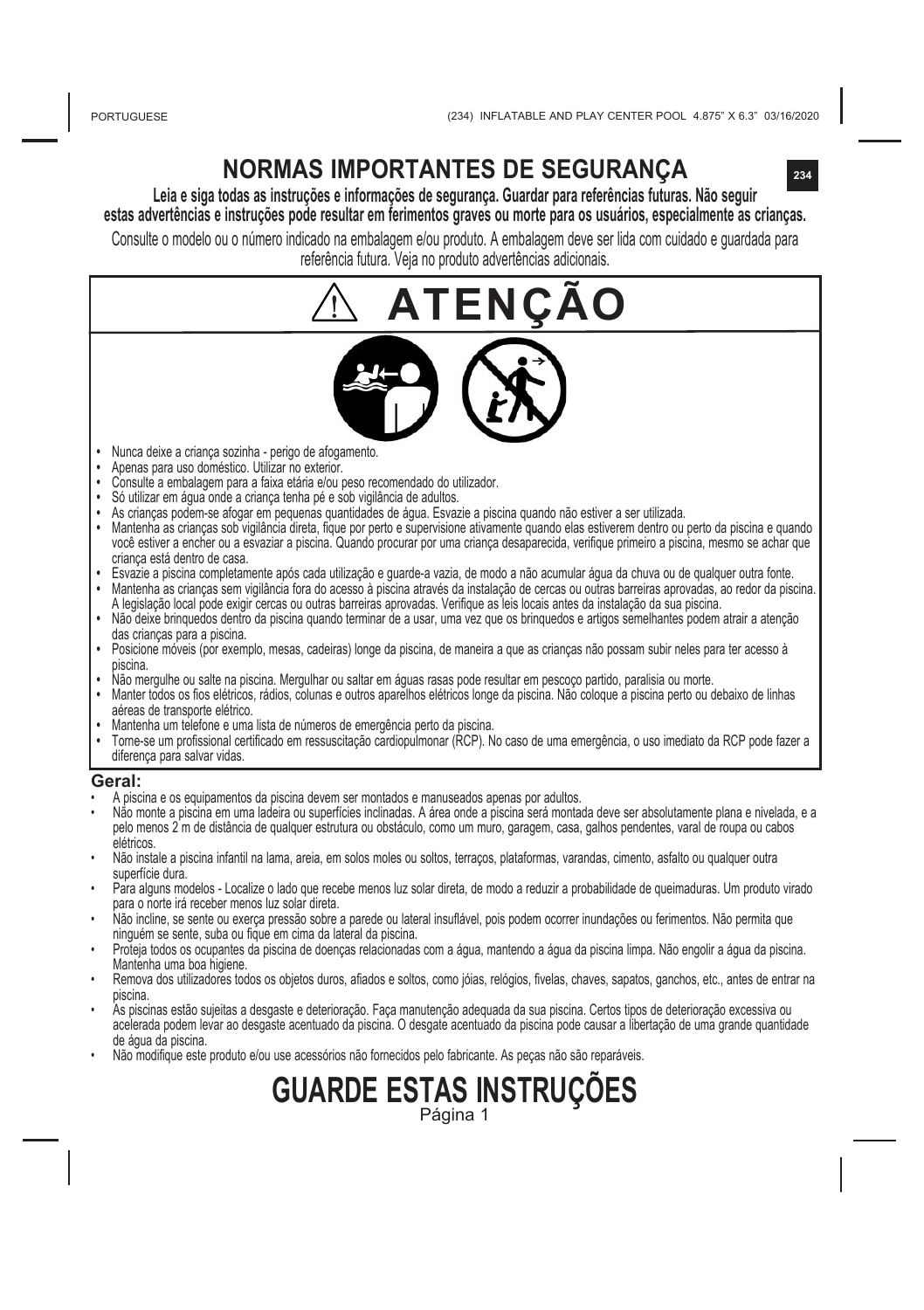#### **Instruções de montagem:**

Dependendo do tamanho do produto, dois ou mais adultos são recomendados para a sua instalação. O tempo de montagem pode variar entre 10 e 20 minutos excluindo o tempo para encher a piscina com água.

- 1. Encontre uma superfície plana, com relvado nivelado, que esteja livre e limpa de pedras, galhos ou outros objetos pontiagudos que possam perfurar a lona da piscina ou causar danos. Certos tipos de relva como St. Augustine e Bermuda podem crescer através da lona. O crescimento de relva através da lona da piscina não é um defeito de fabrico.
- 2. Mova o produto (na sua embalagem) para o local selecionado antes de o insuflar Não arraste o produto quando insuflado, pois pode resultar em derrames ou danos.
- 3. Desdobre lentamente o produto e inspecione-o de cortes, rasgões ou furos. Não usar o produto se estiver danificado.
- 4. Desdobre a piscina o mais uniformemente possível e feche todas as válvulas.
- 5. Insufle primeiro a câmara de ar inferior com uma bomba manual, e em seguida, as outras câmaras.
- 6. Encha o produto com o ar até que a superfície esteja firme ao toque. Se houver qualquer deformação na costura, o produto foi demasiado insuflado, pare imediatamente de encher e esvazie o ar de modo a reduzir a pressão nas costuras. Nunca use um compressor de ar de alta pressão.
- 7. Feche todas as tampas das válvulas de insuflar com firmeza pressionando firmemente sobre elas.
- 8. Lentamente, encha a piscina com água até a um nível seguro para os utilizadores pretendidos.

### **INSTRUÇÕES PARA PRODUTOS COM PULVERIZADORES DE ÁGUA E OUTROS ACESSÓRIOS (VARIA DE ACORDO COM OS MODELOS):**





#### **Ligar o pulverizador de água**

- 1. Fixar a ligação (A).
- 2. Ligue a ligação (A) a uma mangueira de jardim (B). Aperte bem.
- 3. Abra a torneira de água lentamente para permitir que encha gradualmente. Em seguida, ajuste o pulverizador de água como desejar.
- 4. Se um adaptador for fornecido (varia de acordo com os modelos), enrosque o adaptador (C) na ligação (A) e insira o adaptador (C) na mangueira de jardim (B).

#### **MANUTENÇÃO DA PISCINA E DRENAGEM**

- Inspecionar a piscina antes de cada utilização no que se refere a furos, fugas, rasgões ou outros danos. Nunca use a piscina se estiver danificada.
- A água pode facilmente ficar contaminada. Troque a água da piscina para crianças com frequência (sobretudo no tempo quente) ou quando estiver visivelmente contaminada.

#### **Secar e armazenar a piscina:**

- 1. Devem ser adultos a esvaziar e a guardar a piscina. Verifique os regulamentos locais para obter instruções específicas sobre a eliminação da água da piscina.
- 2. Retire todos os acessórios, brinquedos, mangueira de jardim, etc. da piscina.
- 3. Abra a tampa da válvula de drenagem (varia de acordo com os modelos).
- 4. Cuidadosamente abra as tampas das válvulas de insuflar e/ou as tampas da válvula de drenagem para esvaziar as câmaras de ar. Lentamente, levante um lado da piscina para esvaziar a restante água.
- 5. Volte a inserir todas as tampas das válvulas antes do armazenamento.
- 6. Certifique-se de que a piscina e todas as peças estão completamente secas antes de as dobrar, e deixe-as secar ao sol durante uma hora.
- 7. Dobre e guarde a lona e os acessórios num local fechado, seco e limpo. A embalagem original pode ser usada para o armazenamento.

#### **Remendo de reparação:**

Caso necessário deverá ser adquirido um remendo de reparação para conserto de furos e buracos pequenos. Consulte as instruções na parte de trás do remendo de reparação.

# **GUARDE ESTAS INSTRUÇÕES** Página 2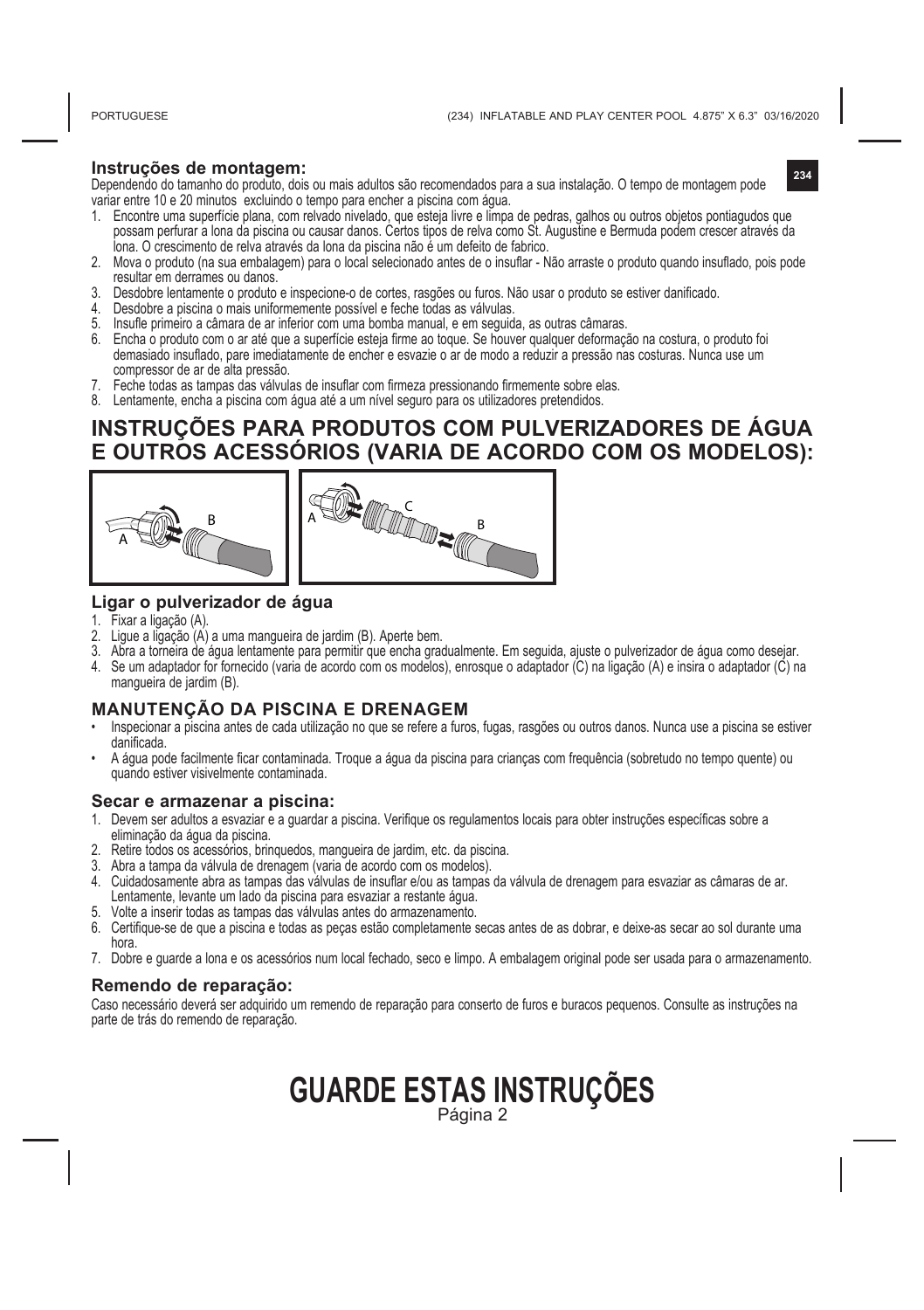# **VIGTIGT SIKKERHEDSREGLER**

#### **Læs og følg alle sikkerhedsoplysninger og instruktioner. Opbevares til senere brug. Manglende overholdelse af disse advarsler og instrukser kan medføre alvorlig personskade eller død for brugerne, især børn.**

Henvis til den model, navn eller nummer angivet på emballagen og / eller produkt. Emballage skal læses grundigt og opbevares til senere brug. Se produktet for yderligere advarsler.





MÅ KUN ANVENDES UNDER OPSYN AF EN VOKSEN**.**

- **•**  Efterlad aldrig dit barn uden opsyn eftersom der er drukne fare.
- **•**  Kun til privat brug. Kun til udendørs brug.
- **•**  Se på emballagen for anbefalede bruger alder og / eller vægt.
- **•**  Børn, især børn yngre end 5 år, er i høj risiko for at drukne.
- **•**  Børn kan drukne i meget små mængder vand. Tøm derfor poolen, når den ikke er i brug.
- **•**  Hold børnene i dit direkte udsyn, forblive tæt og aktivt overvåge dem, når de er i eller i nærheden af bassinet, også når du er ved at fylde og tømme bassinet. Når du søger efter et manglende barn, tjek bassinet første, selv om barnet menes at være i huset.
- **•**  Tømme bassinet fuldstændigt efter hver brug og opbevar det tomme bassin på en sådan måde, at den ikke indsamler vand fra regn eller nogen anden kilde.
- **•** Hold børn uden opsyn væk fra bassinet ved at installere et hegn eller andet godkendt barriere rundt om alle sider af bassinet. Statslige eller Kommunale love eller koder kan kræve hegn eller andre godkendte barrierer. Tjek statslige eller lokale love og regler, før oprettelse af bassinet.
- 
- LEteriad ikke legetøj i bassinet har du er færdig med dem, da legetøj og lignende kan tiltrække et barn til bassinet.<br>• Opstille møbler (f.eks. borde, stole) væk fra bassinet og således at børn ikke kan klatre på det for
- **•** Dykke eller spring ikke ind i dette bassin. Dykning eller springning på lavt vand kan resultere i brud på nakken, lammelse eller død. **•** Hold alle elektriske ledninger, radioer, højttalere og andre elektriske apparater væk fra bassinet. Anbring ikke bassinet nær ved eller
- under el-ledninger. **•** Hold et virkende telefon og en liste over nødopkaldsnumre i nærheden af bassinet.
- **•** Bliv certificeret i førstehjælp, især genoplivning (CPR). I tilfælde af en nødsituation, kan umiddelbar brug af CPR gør et liv reddende forskel.

#### **Generel:**

- Pool og tilbehør skal samles og tages ned af voksne.
- Må ikke opstille bassinet på et skråning eller andre skrå overflader. Det område, hvor bassinet skal oprettes, skal være helt fladt og jævnt, og mindst 2 m væk fra en struktur eller anden forhindring, såsom et hegn, garage, hus, overhængende grene, tøj linjer eller elektriske ledninger.
- Bassinet må ikke installeres på mudder, sand, blød eller løs jord tilstand, dæk, platform, balkon, beton, asfalt eller andre hårde overflader.
- For visse modeller: Anbring ikke rutsjebanen i direkte sollys for at mindske risikoen for solskoldning. Hvis du vender den mod nord, er produktet i direkte sollys i mindst mulig tid.
- Vandspild eller skader på produktet kan opstå, hvis du læner dig, sidde overskrævs på eller lægger pres på den oppustelige væg eller side væg. Det er ikke tilladt at sidde på, kravle på eller sidde overskrævs på siderne af denne pool.
- Beskytte alle personer i bassinet fra vand sygdomme ved at holde bassinvandet rent. Slug ikke bassinvand. Sikrer en god hygiejne.
- Fjern alle hårde, skarpe og løse genstande såsom smykker, ure, spænder, nøgler, sko, hårnåle, osv. fra brugerne, inden de går i bassinet.
- Bassinet er udsat for slid og forringelse. Vedligehold dit bassin korrekt. Visse typer overdreven eller fremskyndet forringelse kan medføre til bassin fejl.
- Disse fej kan forårsage store mængder vand for at løbe fra bassinet.
- Foretag ikke ændringer af produktet og/eller brug tilbehør, som ikke er leveret af producenten. Ingen af delene kan repareres.

**GEM DENNE VEJLEDNING** Side 1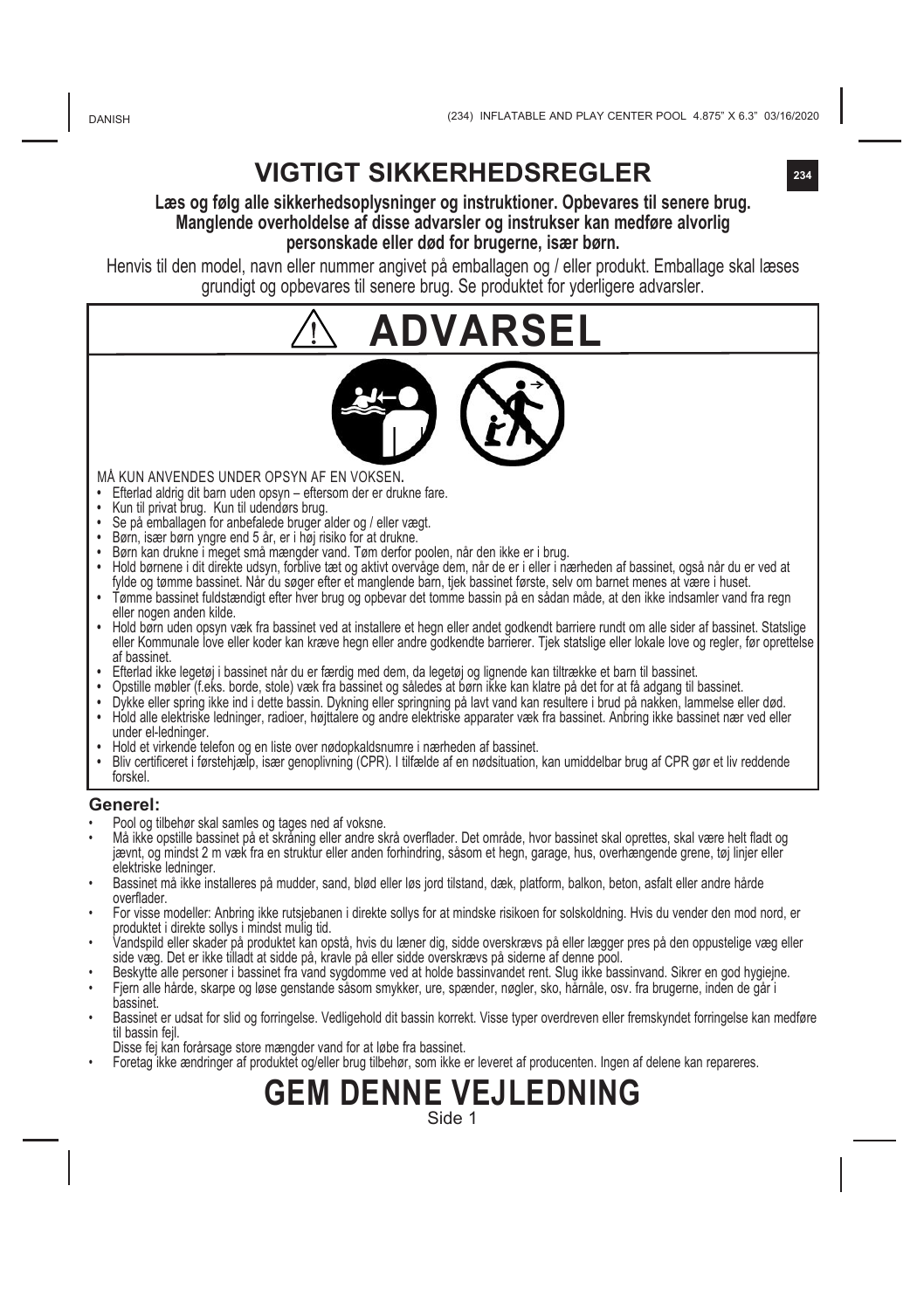DANISH

#### **Opstillingsvejledning:**

Afhængig af størrelsen af produktet, anbefales 2 eller flere voksne til opsætning. Opstillings tid kan variere fra 10 til 20 minutter eksklusive vand påfyldnings tiden.

**234**

- 1. Find et flad, plan græsplæne overflade, som er åben og fri for sten, grene eller andre skarpe genstande, som kan punktere bassinets foring eller forvolde skader. Visse typer græs som eksempelvis kan gro gennem pooldugen. Græs, som vokser gennem beklædningen, er ikke en produktionsdefekt.
- 2. Flyt produktet (i sin pakke) til den valgte placering før oppustning puste ikke produktet op og trække i den, fordi det kan resultere i utætheder eller skader.
- 
- 3. Odfold langsomt produktet og inspicere for flænger, revner eller punkteringer. Ma ikke anvendes, hvis produktet er beskadiget.<br>4. Læg svømme bassinet så jævnt som muligt, og lukke alle dræn propper og / eller udløbs v
- 5. Oppust det nederste luftkammer først med en manuel luftpumpe designet specielt til oppustelige produkter, og derefter det næste kammer eller kamre i rækkefølge.
- 6. Fyld produktet med luft, indtil overfladen er fast at røre ved. Hvis der er tryk på sømmene, er produktet over-oppustet. Hvis nogen søm begynder at stramme, stands straks inflationen og frigive lidt luft for at reducere trykket indtil tegn på stress på sømmene er væk. Du må ikke over-oppuste eller bruge højtryks kompressor, da det kan resultere i søm utætheder.
- 
- 7. Luk og forsænke alle inflations ventilhætter fast ved at trykke godt ned på dem. 8. Fyld langsomt med vand til et sikkert niveau for tiltænkte brugere.

# **VEJLEDNING FOR PRODUKTER MED VANDSPRØJTE OG ANDET TILBEHØR (AFHÆNGIG AF MODELLER):**





#### **Montering vand vandsprøjte**

- 1. Find sprøjtens tilslutning (A).
- 2. Fastgør sprøjtens tilslutning (A) til en haveslange (B) ved at skrue sprøjtens kobling på haveslangen. Spænd forsvarligt.
- 3. Tænd for vandet langsomt i første omgang at tillade vandet gradvist at fylde i. Herefter justere sprøjten som ønsket.
- 4. Hvis en adapter er forsynet (afhængigt af model), skrue adapteren (C) til sprøjtens tilslutning (A) og sæt haveslangen (B) ind i adapteren (C).

#### **POOL VEDLIGEHOLDELSE OG AFLEDNING**

- Undersøg bassinet ved begyndelsen af hver brug for huller, lækage, slitage og andre skader. Brug aldrig et beskadiget soppebassin.
- Vand kan nemt blive forurenet. Skift vandet i soppebassinet hyppigt (især i varmt vejr), eller når mærkbart forurenede.

#### **Sådan tømmes poolen og gøres klar til vinteropbevaring:**

- 1. Voksne skal dræne og gemme bassinet. Tjek de lokale regler for specifikke anvisninger vedrørende bortskaffelse af svømmebassin vand.
- 2. Fjern alt tilbehør, legetøj, vandslanger, osv. fra bassinet.
- 3. Åbn aftapningsventil hætten (variere fra modeller).
- 4. Åbn forsigtigt inflations ventil hætter og / eller udløbs ventil hætter for at deflatere luftkamre, og langsomt skubbe side væggen indad og ned til at fremskynde dræning af bassinet. Langsomt løfte den ene side af bassinets for at dræn det resterende stillestående vand.
- 5. Genindsæt alle ventil hætter bagefter til opbevaring.
- 6. Vær sikker på bassinets og alle dets dele er helt tørre, inden sammenfoldning, Lad det sidde i solen i en time.
- 7. Fold og gemme foring og tilbehør i en tør, ren indendørs opbevarings placering. Den originale emballage kan bruges til opbevaring.

#### **Reparations plaster:**

Et reparations plaster er været inkluderet med produktet for at reparere små utætheder og huller. Henvis til vejledningen på bagsiden af reparationsplasteret.

## **GEM DENNE VEJLEDNING** Side 2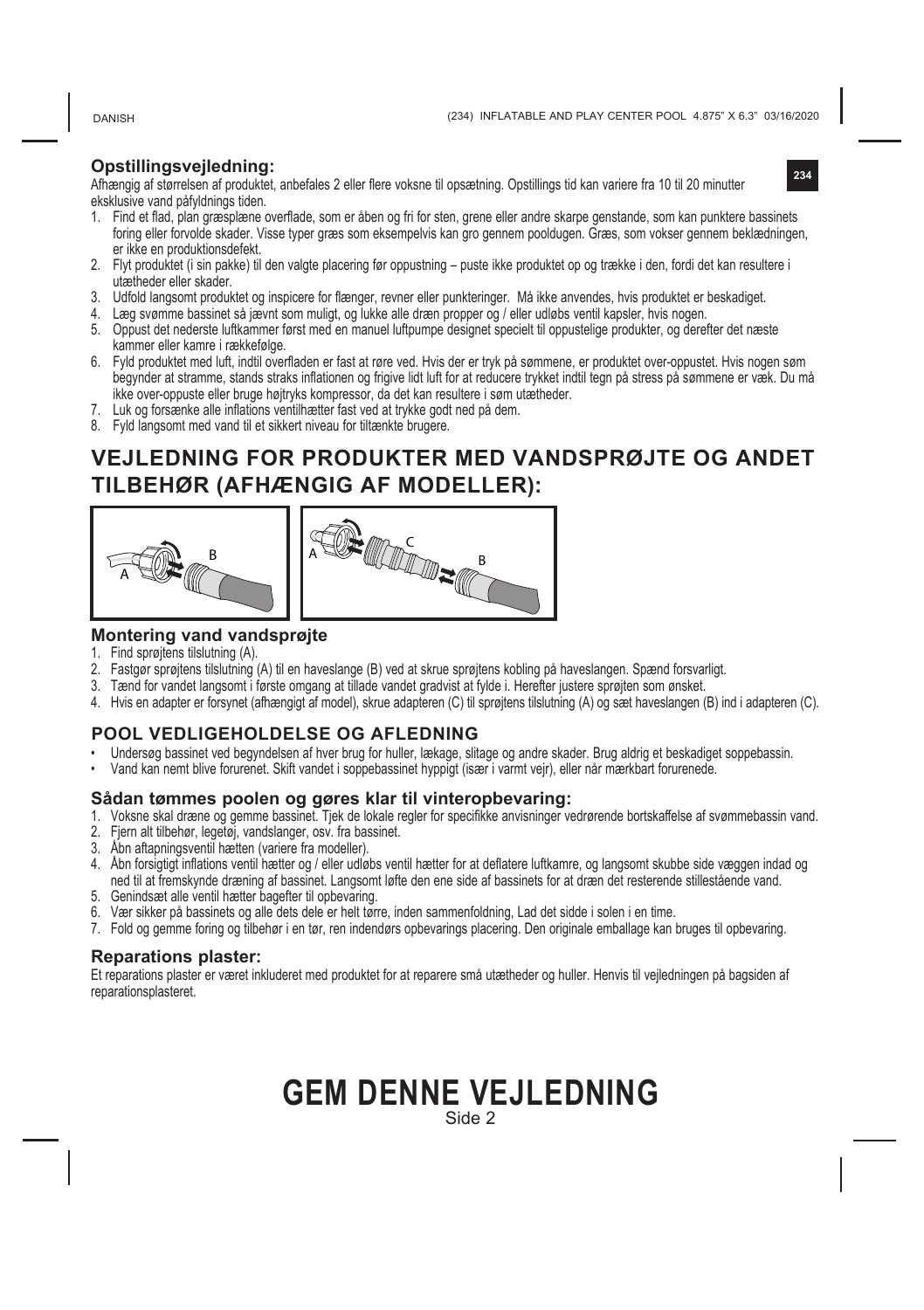# **WAŻNE ZASADY BEZPIECZEŃSTWA**

#### **Przeczytaj i zastosuj się do wszystkich informacji i instrukcji bezpieczeństwa. Zachowaj niniejszą instrukcję. Niezastosowanie się do ostrzeżeń i zapisów instrukcji może spowodować poważne obrażenia lub śmierć użytkowników, szczególnie dzieci.**

Zapoznaj się z nazwą modelu lub numerem podanym na opakowaniu i / lub produkcie. Informacje na opakowaniach należy uważnie przeczytać i zachować do późniejszego wykorzystania. Dodatkowe ostrzeżenia znajdują się na samym produkcie.

**ORZEZENIE** 

- Nigdy nie zostawiaj dziecka bez opieki ryzyko utopienia.
- Wyłącznie do użytku domowego. Do użytku tylko na zewnątrz.
- Zapoznaj się z informacjami podanymi na opakowaniu dotyczącymi zalecanego wieku użytkowników i / lub masy ciała.
- Dzieci, zwłaszcza poniżej 5 roku życia, należą do grupy wysokiego ryzyka utonięcia.
- Dzieci mogą utonąć nawet w małej ilości wody. Opróżnij basen, jeśli nie jest używany.
- Miej dzieci zawsze w zasięgu wzroku, pozostań w bliskiej odległości i aktywnie nadzoruj je, gdy są w pobliżu basenu lub podczas napełniania i opróżniania basenu. Jeśli stracisz dziecko z oczu, zawsze w pierwszej kolejności przeszukaj basen, nawet jeśli myślisz, że dziecko jest w domu.
- Opróżnij basen całkowicie po każdym użyciu i przechowuj pusty basen w taki sposób, aby nie zbierała się w nim woda deszczowa ani woda pochodząca z innego źródła.
- Dzieciom pozostającym bez opieki zablokuj dostęp do basenu, instalując ogrodzenia lub inne odpowiednie barierki wokół całego basenu. Przepisy ust awowe lub lokalne mogą wymagać stosowania ogrodzenia lub innych atestowanych barier. Przed rozłożeniem basenu zapoznaj się z przepisami ustawowymi i lokalnymi.
- Nie zostawiaj zabawek wewnątrz basenu po zakończeniu korzystania, ponieważ zabawki i podobne przedmioty mogą przyciągnąć dziecko do basenu.
- Umieść meble (na przykład, stoły, krzesła) z dala od basenu i w taki sposób, aby dzieci nie mogły wspiąć się na nie w celu uzyskania dostępu do basenu.
- Nie nurkuj i nie skacz do basenu. Nurkowanie lub skoki do płytkiej wody mogą doprowadzić do złamania karku, paraliżu lub śmierci.
- Przewody elektryczne, radia, głośniki i inne urządzenia winny znajdować się daleko od basenu. Nie należy umieszczać basenu w pobliżu napowietrznych przewodów elektrycznych ani pod nimi.
- Przy basenie należy mieć pod ręką działający telefon, a także wykaz numerów alarmowych.
- Skorzystaj ze szkolenia w zakresie udzielania pierwszej pomocy (resuscytacja). W przypadku sytuacji kryzysowej natychmiastowa pomoc może uratować życie.

#### **Informacje ogólne:**

- Montaż i demontaż basenu oraz akcesoriów może być wykonywany wyłącznie przez osoby dorosłe.
- Nie rozstawiaj basenu na zboczu lub powierzchniach pochyłych. Teren, na którym zostanie ustawiony basen, musi być absolutnie płaski i równy, znajdować się w odległości co najmniej 2 m od jakiejkolwiek budowli lub przeszkody, np. ogrodzenie, garaż, dom, zwisające gałęzie lub przewody elektryczne.
- Nie należy ustawiać brodzika na błocie, piasku, miękkiej lub luźnej glebie, pokładzie platformy, balkonu, betonu, asfaltu lub innych twardych powierzchniach.
- Dotyczy niektórych modeli ustaw zjeżdżalnię tak, aby w jak najmniejszym stopniu była narażona na oddziaływanie promieni słonecznych. Ma to na celu minimalizację ryzyka poparzenia. Ustawienie produktu w kierunku północnym będzie skutkowało najmniejszą ekspozycją na promienie słoneczne.
- Nie wychylać się, nie stawać okrakiem ani nie wywierać nacisku na nadmuchiwane ścianki boczne, ponieważ grozi to obrażeniami lub przelaniem się wody przez ściany basenu. Nie pozwól nikomu siadać na bocznych ścianach basenu ani wspinać się na nie.
- Chroń wszystkich użytkowników basenu przed chorobami przez utrzymywanie czystej wody w basenie. Nie wolno połykać wody z basenu. Praktykuj higieniczny tryb życia.
- Przed wejściem na basen zdejmij wszystkie twarde, ostre i luźne przedmioty, takie jak biżuteria, zegarki, klamry, klucze, buty, szpilki.
- Baseny są produktem podlegającym zużyciu. Właściwie dbaj o basen. Niektóre rodzaje zużycia mogą prowadzić do uszkodzenia folii, z której wykonany jest basen. Zniszczenie basenu może spowodować wylanie się dużej ilości wody z basenu.
- Nie należy modyfikować tego produktu i / lub używać akcesoriów niedostarczonych przez producenta. Basen nie zawiera części wymagających konserwacji.

# **ZACHOWAJ NINIEJSZĄ INSTRUKCJĘ** Strona 1

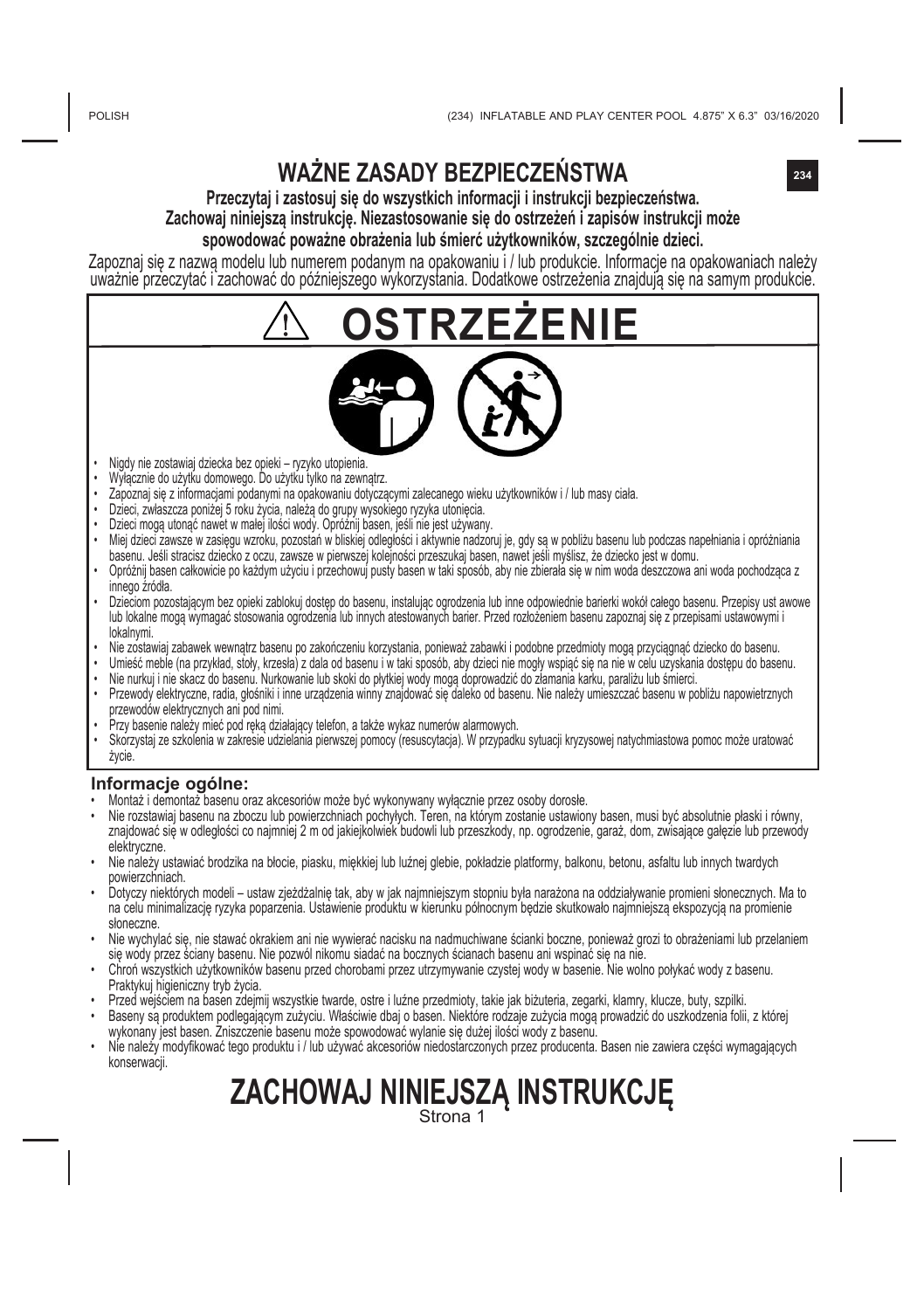POLISH

**234**

#### **Montaż:**

W zależności od wielkości produktu zaleca się, aby montaż wykonywały co najmniej 2 osoby. Czas montażu może wynosić od 10 do 20 minut (z wyłączeniem czasu napełniania wodą).

- 1. Znajdź płaską powierzchnię trawnika, na którym nie ma kamieni, gałęzi ani innych ostrych przedmiotów, które mogą przebić podłogę basenu i spowodować obrażenia. Woda, która wydostanie się z basenu, może wpłynąć na wegetację roślin znajdujących się w jego pobliżu. Niektóre gatunki traw, np. św. Augustyna lub bermudzka, mogą wrastać w folię basenową. Wrastanie trawy w folię basenu nie stanowi wady produktu.
- 2. Przenieś produkt (w opakowaniu) w wybrane miejsce przed pompowaniem nie nadmuchuj produktu i nie przeciągaj go, ponieważ może to prowadzić do wycieków i uszkodzeń.
- 3. Powoli rozwijaj produkt i kontroluj pod kątem rozdarć i dziur. Produktu nie należy używać, jeśli jest uszkodzony.
- 4. Rozłóż basen możliwie jak najbardziej równomiernie i zamknij wszystkie zawory.
- 5. Najpierw napompuj dolną komorę powietrza za pomocą ręcznej pompki przeznaczonej do nadmuchiwania produktów dmuchanych, a następnie kolejne komory.
- 6. Napełniaj produkt powietrzem do momentu, aż jego powierzchnia przestanie ustępować pod naciskiem. Jeżeli w obrębie szwów występują jakiekolwiek naciągi lub deformacje, produkt został napompowany zbyt mocno. Jeśli jakiś szew zaczyna się naciągać, należy natychmiast przerwać pompowanie i spuścić trochę powietrza, aby zlikwidować napięcie. Nie używać sprężarek powietrza, ponieważ może to spowodować uszkodzenia szwów.
- 7. Dokładnie zamknij i wciśnij wszystkie zawory.
- 8. Powoli napełnij basen wodą do poziomu bezpiecznego dla wszystkich użytkowników.

## **INSTRUKCJE DLA PRODUKTÓW ZE SPRYSKIWACZAMI I INNYMI AKCESORIAMI (W ZALEŻNOŚCI OD MODELU):**



# **Przyłączanie spryskiwacza**

- 1. Zlokalizuj łącznik spryskiwacza (A).
- 2. Przyłącz łącznik spryskiwacza (A) do węża ogrodowego (B). Mocno dokręć gwint.
- 3. Najpierw powoli odkręć wodę, a następnie zwiększaj stopniowo strumień wody. Ustaw spryskiwacz wedle uznania.
- 4. Jeżeli nasadka jest w zestawie (zależy od modelu), nałóż nasadkę (C) na łącznik spryskiwacza (A) i włóż końcówkę węża(B) do nasadki(C).

#### **OSUSZANIE POWŁOKI BASENOWEJ**

- Przed każdym użyciem sprawdź basen pod kątem dziur, nieszczelności, zużycia i innych uszkodzeń. Nigdy nie należy używać uszkodzonego produktu.
- Woda może łatwo ulec skażeniu. Zmieniaj wodę w brodziku często (zwłaszcza w czasie upałów), lub gdy jest wyraźnie zanieczyszczona.

#### **Osuszanie i przechowywanie basenu po sezonie.**

- 1. Opróżnianie i składanie basenu mogą wykonywać wyłącznie osoby dorosłe. Zapoznaj się z przepisami lokalnymi dotyczącymi utylizacji wody basenowej.
- 2. Usuń z basenu wszystkie akcesoria, zabawki, wąż ogrodowy itp.
- 3. Otwórz nakrętkę zaworu odpływowego (zależy od modelu).
- 4. Ostrożnie otwórz pokrywy zaworów wpustowych i / lub spustowych, aby opróżnić komory powietrza. Powoli naciskaj boki w kierunku do środka i w dół, aby przyspieszyć odpływ wody z basenu. Powoli podnieś jedną stronę do basenu, aby spuścić resztę wody.
- 5. Przed schowaniem basenu załóż zatyczki na zawory.
- 6. Upewnij się, że basen i wszystkie elementy są całkowicie suche przed złożeniem, niech poleżą na słońcu przez godzinę.
- 7. Złóż powłokę basenu. Basen i akcesoria należy przechowywać w suchym, czystym miejscu w zamkniętym pomieszczeniu. Oryginalne opakowanie można wykorzystać do przechowywania.

#### **Zestaw naprawczy:**

Zestaw naprawczy jest dołączony do produktu i służy do naprawy małych nieszczelności i dziur. Zapoznaj się z instrukcją na odwrocie opakowania.

# **ZACHOWAJ NINIEJSZĄ INSTRUKCJĘ** Strona 2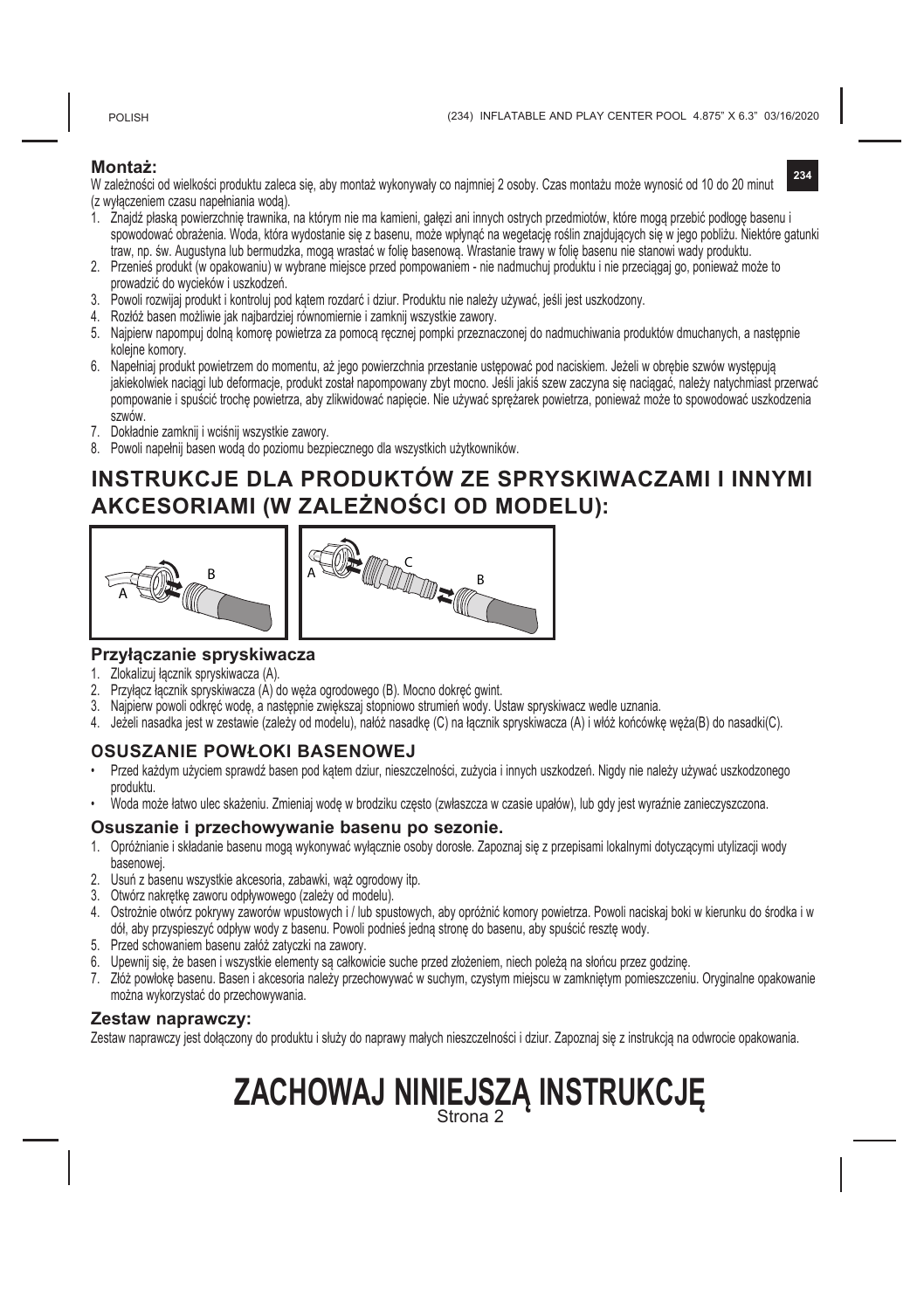RUSSIAN

The Customs union Commission has approved by its Decision of 15.07.2011 No.711 Graphic representation of the single mark and "Regulation on the single mark for

conformity assessment (attestation), established by the Customs union technical regulations, and meet all requirements of the Customs union technical regulations **234**



# **ПРАВИЛА БЕЗОПАСНОСТИ**

**Прочитайте информацию и инструкции по безопасности и следуйте им. Сохраните их для использования в будущем. Несоблюдение данных предостережений и**

**инструкций может привести к серьезному повреждению или смерти пользователей, особенно детей.** Ознакомы есь с наименованием модели или артикулом, указанными в сопроводительных документах илли на изделии.<br>Сопроводительные документы необходимо внимательно прочитать и сохранить для использования в будущем.<br>Ознакомьтес Ознакомьтесь с н states attests that products bearing this mark, underwent all procedures of the

**ВНИМАНИЕ**

- **•**  Всегда присматривайте за своим ребенком есть риск, что он может утонуть.
- **•**  ТОЛЬКО ДЛЯ ИСПОЛЬЗОВАНИЯ В ДОМАШНИХ УСЛОВИЯХ. Использовать только на открытом воздухе.
- **•**  Рекомендуемое время эксплуатации и/или вес указаны в сопроводительных документах.
- **•**  Дети, особенно младше 5 лет, подвержены высокому риску и могут утонуть.
- Дети могут утонуть в самом небольшом количестве воды. Сливайте воду из бассейна, когда не пользуетесь им.
- **•**  Не выпускайте детей из вида, находитесь поблизости и активно присматривайте за ними, когда они находятся в бассейне или рядом с ним и когда вы наполняете бассейн и спускаете из него воду. Когда вы будете искать пропавшего ребенка, сначала проверьте бассейн, даже если предположительно ребенок должен быть в доме.
- **•**  Полностью спускайте воду из бассейна после каждого использования и храните пустой бассейн так, чтобы в нем не скапливалась вода от дождя или из какого-либо другого источника.
- **•** Следите, чтобы у детей, за которыми не присматривают, не было доступа к бассейну, поместив изгородь или другое надежное ограждение по периметру всех стенок бассейна. Государственное или местное законодательство или кодексы могут предписывать использование изгороди или другого надежного ограждения. Ознакомьтесь с государственным или местным законодательством и кодексами перед тем, как устанавливать бассейн.
- **•** Не оставляйтесь игрушки в бассейне, когда закончите его использовать, т.к. игрушки и подобные предметы могут привлечь внимание ребенка к бассейну.
- **•** Не располагайте мебель (например, столы, стулья) рядом с бассейном, чтобы дети не могли на нее залезть и получить доступ к бассейну.
- **•** Не ныряйте и не прыгайте в этот бассейн. Ныряние или прыжки в воду с небольшой глубиной могут привести к перелому шеи, параличу или смерти.
- **•** Не располагайте электролинии, радио, громкоговорители и другие электроприборы рядом с бассейном. Не располагайте бассейн рядом с воздушными линиями электропередачи или под ними.
- **•** Проследите, чтобы поблизости от бассейна находился исправный телефон и номера экстренных служб.
- **•** Пройдите курсы по искусственному дыханию. При наступлении экстренной ситуации незамедлительное использование искусственного дыхания может спасти жизнь человека.

#### **Общие положения:**

- Запрещается нырять, прыгать, или соскальзывать в бассейн.
- Не устанавливайте бассейн на склоне или наклонной поверхности. Площадка для установки бассейна должна быть абсолютно плоской и ровной и на расстоянии как минимум 2 метров от какого-либо сооружения или заграждения, таких как забор, гараж, дом, свисающие ветки, веревки для сушки белья или электропровода.
- Не устанавливайте детский бассейн на грязной поверхности, на песке, на мягкой или рыхлой почве, на палубе, платформе, балконе, бетоне, асфальте или каких-либо других твердых поверхностях.
- Для некоторых моделей Расположите горку так, чтобы уменьшить вероятность попадания прямых солнечных лучей. На изделие, размещенное не на солнечной стороне, попадание прямых солнечных лучей будет меньше.
- Не опирайтесь, не садитесь и не оказывайте давление на надувную сторону, так как может произойти повреждение бассейна и пролив воды. Не позволяйте сидеть, карабкаться или опираться на боковые стороны бассейна. Сервисный центр проверит и установит правомерность Вашей претензии.
- Обеспечьте защиту пользователей бассейна от болезней, возникающих вследствие использования воды для отдыха, содержа воду бассейна в чистоте. Не глотайте воду в бассейне. Соблюдайте нормы гигиены.
- Заберите у пользователей все тяжелые, острые и болтающиеся предметы, такие как украшения, часы, пряжки, ключи, обувь, заколки для волос и т.д., перед тем, как они зайдут в бассейн.
- Бассейны подвержены изнашиванию и повреждению. Содержите свой бассейн надлежащим образом. В некоторых случаях при сильном или преждевременном изнашивании бассейн может стать непригодным для использования. Из-за ухудшения состояния бассейна из него может вылиться большое количество воды.
- Не изменяйте конструкцию изделия и не используйте запчасти, которые поставляются неоригинальным производителем. В данном случае продукт не будет обслуживаться сервисным центром.

# **СОХРАНЯЙТЕ ДАННУЮ ИНСТРУКЦИЮ Стр.** 1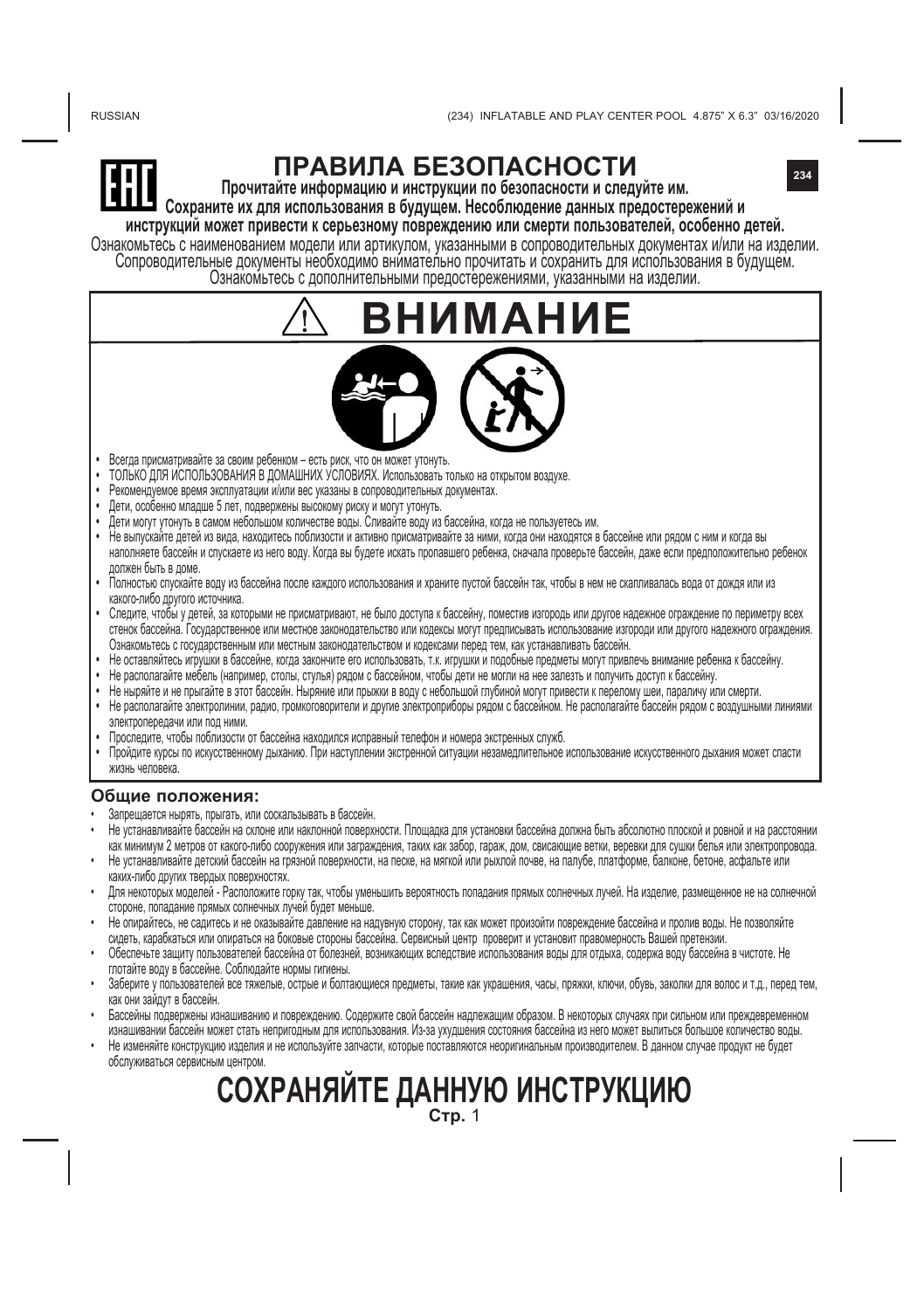RUSSIAN

(234) INFLATABLE AND PLAY CENTER POOL 4.875" X 6.3" 03/16/2020

#### **Инструкции по установке:**

**234** В зависимости от размера бассейна его рекомендуется устанавливать двум или более взрослым людям. Время установки может длиться от 10 до 20 минут, не включая время наполнения бассейна водой.

- 1. Используйте плоскую, ровную площадку газона, на которой нет камней, веток или других острых предметов, которые могут проколоть чашу бассейна или вызвать повреждение. Определённые виды травы, такие как в Сэйнт Августин (растёт в основном на Бермудских островах) могут прорастать через ткань бассейна. Трава, прорастающая сквозь ткань бассейна, не является производственным дефектом.
- 2. Поместите изделие (в упаковке) на выбранное место не надувайте изделие, чтобы затем перетаскивать его, т.к. это может привести к появлению дыр или повреждений.
- 3. Медленно разверните изделие и проверьте его на наличие разрывов, дыр и проколов. Не используйте изделие, если оно повреждено.
- 4. Разложите бассейн очень ровно, насколько это возможно, и закройте все сливные пробки и/или крышки сливного клапана (при наличии).
- 5. Сначала надуйте нижнюю воздушную камеру ручным воздушным насосом, предназначенным непосредственно для надувных изделий, а затем все последующие камеры.
- 6. Наполняйте изделие воздухом до тех пор, пока поверхность не станет твердой на ощупь. Если в области швов возникнет какая-либо деформация, изделие перенакачено. Если какой-либо шов начинает деформироваться, немедленно прекратите надувать изделие и спускайте воздух, чтобы снизить давление, до тех пор, пока признаки деформации не исчезнут. Не надувайте изделие лишнего и не используйте воздушный компрессор высокого давления, т.к. это может привести к появлению дыр на швах.
- 7. Плотно закройте все крышки впускных клапанов.
- 8. Медленно наполните бассейн водой до безопасного уровня для предполагаемых пользователей.

## **РЕКОМЕНДАЦИИ ДЛЯ ИЗДЕЛИЙ С ФОНТАНЧИКАМИ И ДРУГИМИ АКСЕССУАРАМИ (В ЗАВИСИМОСТИ ОТ МОДЕЛИ):**





#### **При подсоединении фонтанчика**

- 1. Расположите соединитель распылителя (А).<br>2. Прикрепите соединитель распылителя (А) к
- 2. Прикрепите соединитель распылителя (А) к садовому шлангу (В), нанизывая соединение на садовый шланг. Прочно закрепите.
- 3. Сначала включите воду медленно, чтобы бассейн постепенно наполнился водой. Затем установите фонтанчик, как пожелаете.
- 4. Если имеется переходник (в зависимости от модели), прикрепите переходник (С) к соединителю распылителя (А) и вставьте садовый шланг (В) в переходник (С).

#### **УХОД ЗА БАССЕЙНОМ & ДРЕНАЖ**

- Проверяйте бассейн каждый раз перед началом использования на наличие дыр, разрывов, прорех и других повреждений. Также следите, не износилось ли изделие. Никогда не используйте детский бассейн, на котором есть повреждения.
- Вода может легко загрязняться. Часто меняйте воду в детском бассейне, особенно в жаркую погоду или когда она явно загрязнена.

#### **Как правильно сушить и xранить бассейн:**

- 1. Сливать воду из бассейна и убирать его на хранение должны взрослые. Ознакомьтесь с постановлениями местного законодательства, которые дают указания по
- устранению воды из оассеина.<br>2. Уберите все аксессуары, игрушки, садовый шланг и прочие предметы из бассейна.
- 3. Откройте крышку сливного клапана (в зависимости от модели).
- 4. Осторожно снимите крышки впускных клапанов и/или крышки сливных клапанов, чтобы спустить воздух из воздушных камер, медленно надавите на боковую стенку по направлению к центру изделия и вниз, чтобы ускорить процедур сдутия. Медленно поднимите одну сторону бассейна, чтобы стекла оставшаяся стоячая вода.
- 5. Когда закончите, верните крышки клапанов в исходном положении для хранения.
- 6. Удостоверьтесь, что бассейн и все детали полностью высохли, перед тем как свернуть его. Поместите его на час на солнце.
- 7. Сверните изделие и поместите чашу бассейна и аксессуары на хранение в сухом, чистом помещении. Для хранения можно использовать первоначальную картонную упаковку.

#### **Ремонтная заплата:**

Ремонтная заплата прилагается к изделию, чтобы отремонтировать мелкий разрыв и дыры. Прочитайте инструкции на обратной стороне упаковки ремонтной заплаты.



Дата изготовления: дата указана на изделии или упаковке. Срок службы: Производителем не определен. Сделано в Китае

# **СОХРАНЯЙТЕ ДАННУЮ ИНСТРУКЦИЮ Стр.** 2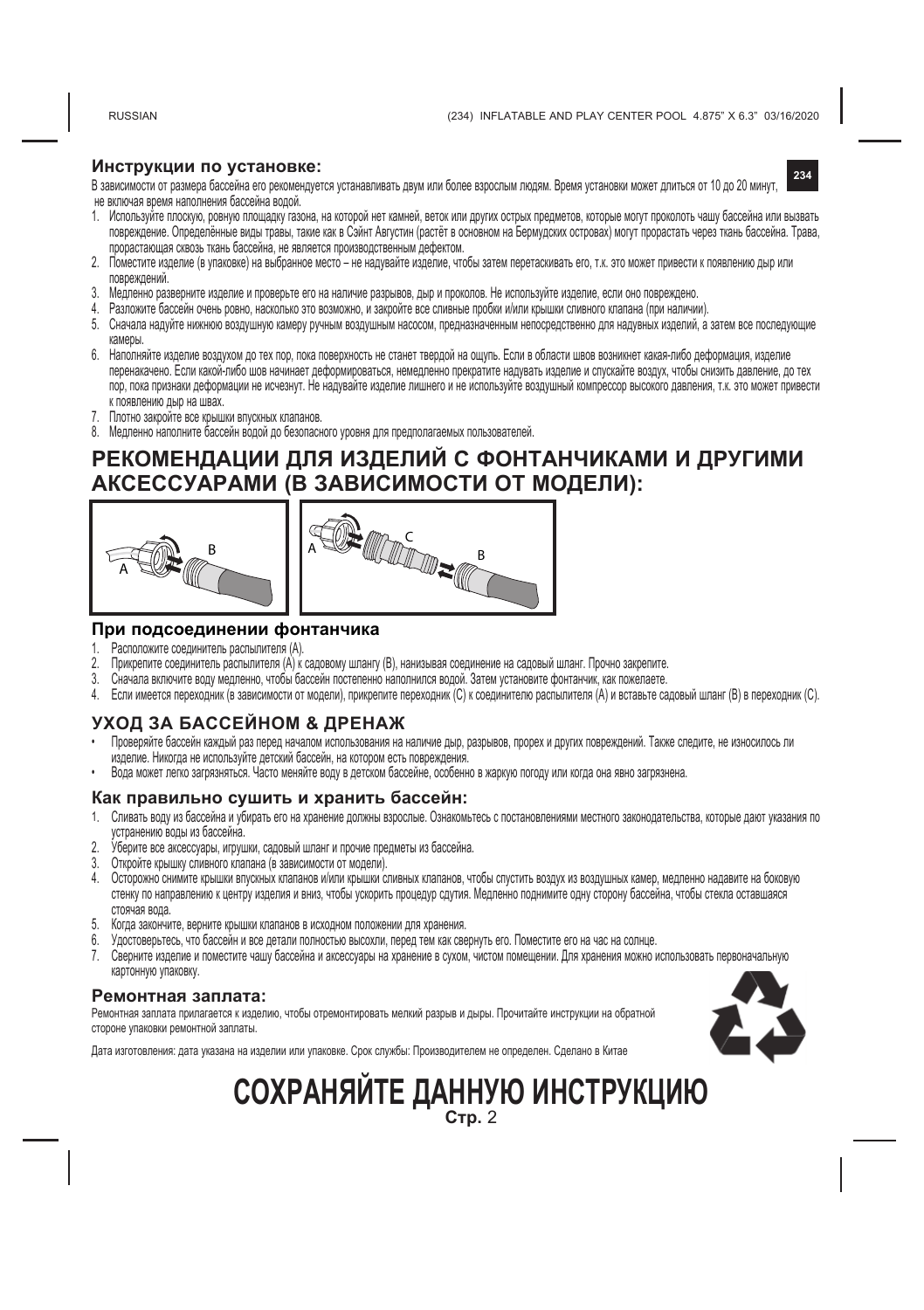JAPANESE

# **プールを安全にお使いいただくために**

**234**

**注意事項をよく読んで保管しといてください。注意事項、使用説明に反して使用 しますと大けが、死亡事故に繋がる恐れがあります。特に子供の使用には十分注意してください。**

パッケージや製品に明記してある型番・型名を参照して下さい。 パッケージに記載されている注意事項をよく読んで、大切に保存して下さい。



- **•** プールに潜ったり飛び込まないでください。浅いプールに飛び込みますと首の折ったり、死亡事故に繋がる危険があります。
- **•** 電線、ラジオ、スピーカー等電化製品からプールを遠ざけてください。電線の下や近くにプールを設置しないでください。 **•** プールの近くに使用可能な電話と緊急連絡先の番号を用意して下さい。
- **•** 心肺蘇生法を理解するようにしてください。早急に心肺蘇生法を施すことで命を救えることができます。

#### **一般 :**

- プール、プール用アクセサリーの組立て、取り付け、取り外しは大人の方が行ってください。
- プールを傾斜した場所に設置しないでください。必ず平らな場所で、家屋、フェンス、電気コード等の障害物、構造物から少なくとも 2m 以上離 れた場所に設置してください。
- プールを泥土、砂、柔らかい土、デッキ、バルコニー、コンクリート、アスファルト、又は硬い地面に設置しないでください。
- 特定の製品の場合 高温で暑い日になる場合、直射日光の当たらない場所に移してください。構造物の北側に設置すると、直射日光が当たるのを 減少できます。
- ケガや水が溢れる危険がりますのでプールの側壁に掛けたり、乗ったり、力を掛けて押し込んだりしないでください。絶対にプール側壁に座った り、上ったりしないでください。
- プール病を引きおこす原因になることもあるので、プールの水はいつもきれいに保って下さい。プールの水は飲み込まないで下さい。衛生面に注 意して下さい。
- アクセサリー、時計、バックル、鍵、靴、ヘアーピンなどの硬くて、鋭く、外れやすい物はプールに入る前に外してください。
- プールは摩耗劣化していきます。正しくプールを管理して下さい。プールの急激な劣化はプールの破損に繋がり、プール内の大量の水が流れ出て しまう原因になります。
- 本製品の修正変更もしくは、メーカー供給されていない付属品を使用しないでください。メーカー供給部品以外の場合は、長期使用できません。

# **説明書をいつでも見られるところに保管してください**

Page 1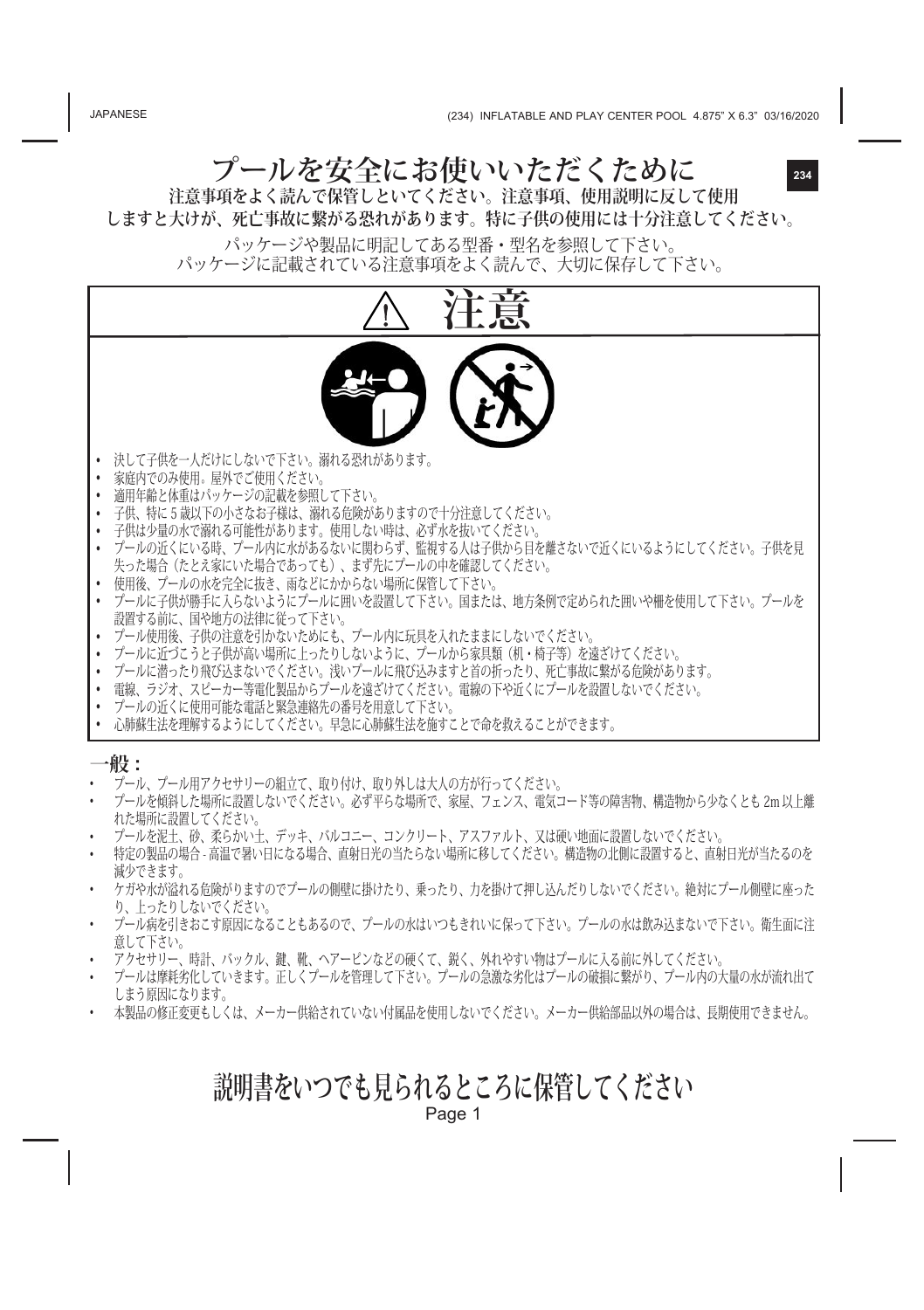#### **プール組立て説明 :**

組み立てには、製品の大きさにより、2人、或いは2人以上の大人が必要です。設置は、水を入れる時間を除いて、10から20分かかり ます。

- 1. 石、枝、鋭利な物など、プールに穴を空けたり、人を傷つけたりするものがない平面を探して下さい。セイント・アウグスチティン やバミューダ種のような芝生はプール本体を突き抜けて成長する場合があります。芝生が成長してプール本体を突き抜けてしまった場合は生産不 良ではありません。
- 2. 箱に入れたまま設置場所に運んでから空気を入れて膨らませてください。‐穴あき、破損の原因になりますので、製品を引きずったりしないでく ださい。
- 3. ゆっくりと製品を広げ、破損したり、裂けたり、穴が空いていないかを確かめて下さい。 製品が破損している時は、使用しないで下さい。
- 4. プールを平らに置き、 排水栓やキャップを締めてください。
- 5. 底部分の空気室に空気を入れてから他の空気室に空気を入れてください。
- 6. 製品の表面が硬くなるまで膨らませてください。もし、縫い目が歪んで見えたら空気の入れすぎです。すぐに空気を止めて、歪みを直してくださ い。空気の入れ過ぎは、空気漏れの原因になりますので注意してください。
- 7. キャップを閉め、しっかりと奥に押しこんでください。
- 8. ゆっくりと、安全な水位まで水を入れてください。

# **ウォータースプレー、その他付属品付き製品の使用説明 :**



## **ウォータースプレーの接続方法**

- 1. スプレーコネクターの位置を確認してください。(A)
- 2. スプレーコネクター(A)をホース(B)に繋げ、しっかり閉めてください。
- 3. ゆっくりと水を出していき、スプレー水量を調節してください。
- 4. ホースが直接接続できない場合は、アダプター(C)を使用して接続してください。

## **プールメンテナンスと排水**

- 使用前に穴、漏れ、その他損傷があるか点検して下さい。損傷のある幼児用プールは決して使用しないで下さい。
- 水は汚れやすいです。幼児用プールの水は、頻繁に(特に高温時)入れ替えてください。

#### **プールの排水方法と長期保管について:**

- 1. 大人がプールの水を排水し、保管しましょう。プールの排水処理に関しては、地域のルールに従って下さい。
- 2. 付属品、玩具類、ホースなどをプールから取り外してください。
- 3. 排水栓を開けてください。
- 4. 各空気室キャップを外して空気を抜いてください。ゆっくりプール壁を内側に倒して排水しますと速く排水できます。最後に残ってしまった水 は、片側を傾けて排水してください。
- 5. 保管前に全てのバルブキャップを閉めてください。
- 6. 折りたたむ前にプールと付属部品は、外で1時間ほど乾かしてください。<br>7 あいた状能のプール 付属品は折りたたんで室内に保管してください。
- 7. 乾いた状態のプール、付属品は折りたたんで室内に保管してください。製品の入っていた箱を保管にご利用ください。

#### **修理用パッチ :**

小さな穴や空気漏れの際は、同封の修理パッチをご利用ください。使用方法は修理パッチの使用説明を参照ください。

## **説明書をいつでも見られるところに保管してください** Page 2

JAPANESE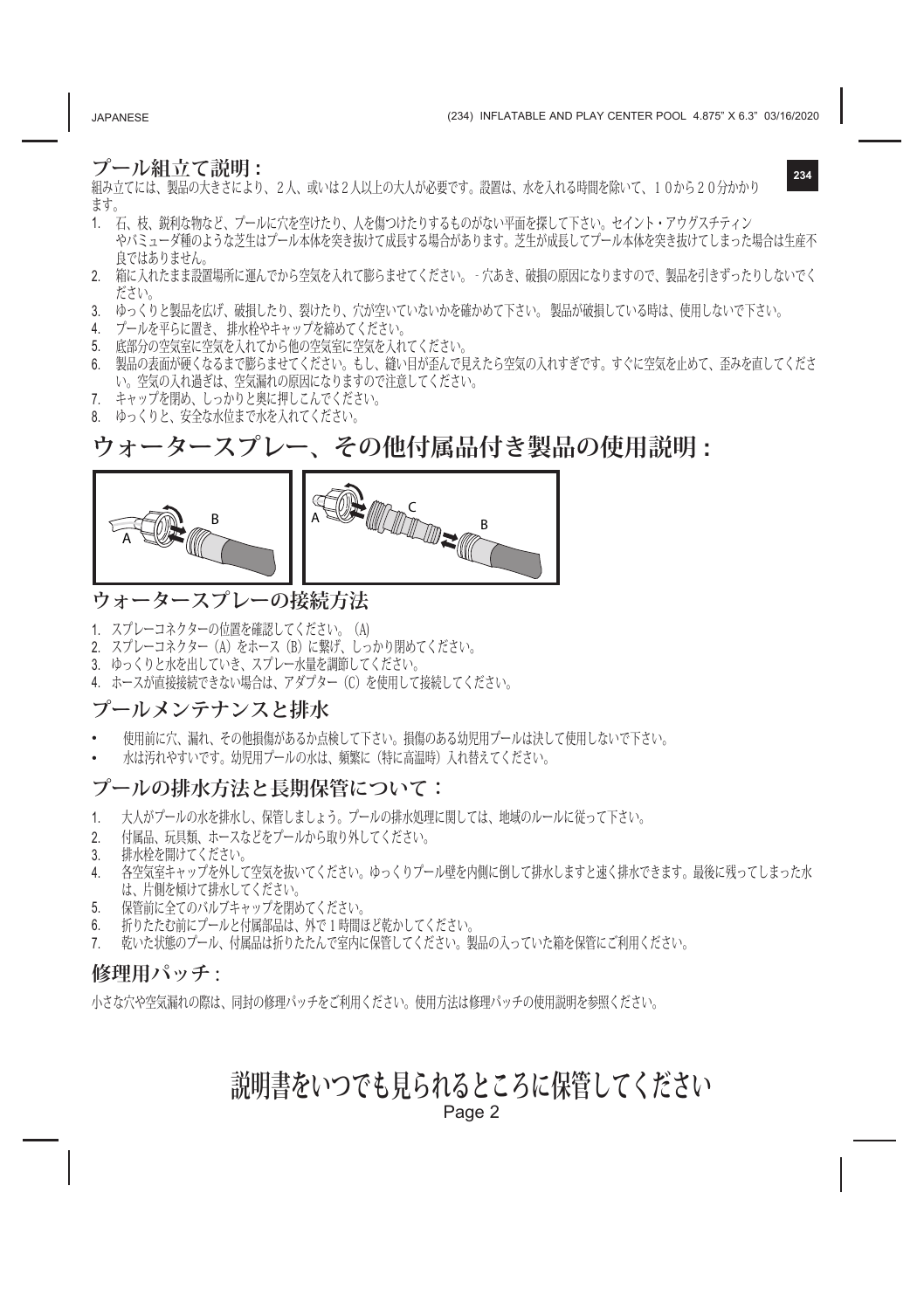**CHINESE** 

# 重要安全规则

请认真阅读及遵循本说明书中所有的安全信息与指示。请保存本说明书作为 日后参考。若不遵照这些警告及安全说明,可能导致使用者(特别是小孩)严重伤害或死亡。 包装上或产品上列举了型号名称或号码。请认真阅读包装上的说明,保存它作为日后参考。

请参照产品上的其它警告。



- 禁止水池架设在沼泽,沙地,疏松土壤上,甲板,平台,阳台,混凝土,沥青地或其他坚硬的地面上。
- 对于某些型号 安放滑梯时请避开阳光直射,这样可以减少烫伤的可能性。朝北放置的产品接收到的阳光直射最少。
- 请不要倚靠,跨骑或用力压充气圈及其边缘,以免造成意外伤害或水溢出。不允许任何人坐,攀爬或跨骑在水池壁上。
- 保持池水清洁卫生,以免感染疾病。请勿吞咽池水,注意卫生。
- 进入水池前,请先拿掉身上所有坚硬,尖锐和易松散的物品如珠宝,手表,扣子,钥匙,鞋子,发夹等。
- 水池会磨损老化。请适当保养好您的水池。若保养不当,会加快水池的磨损老化并造成跨塌,水池跨塌后大量水会冲出。
- 请勿改装本产品或使用非制造商提供的附件。本产品没有售后服务配件。

#### 安装说明 :

架设一个水池建议由 2 个以上成人共同完成,依据水池的大小而定。架设好一个水池估计需要 10~20 分钟,不包括水池注满时间。

寻找一个平坦的,没有小石头,树枝或其他尖锐的物体的地面架设水池,避免水池被刺破或人员受伤。某一些草,例如圣 奥古斯丁草和百慕大草,可能在水池下还能生存。草不断生长并穿过水池胶布内,此现象不属于产品本身工艺缺陷。